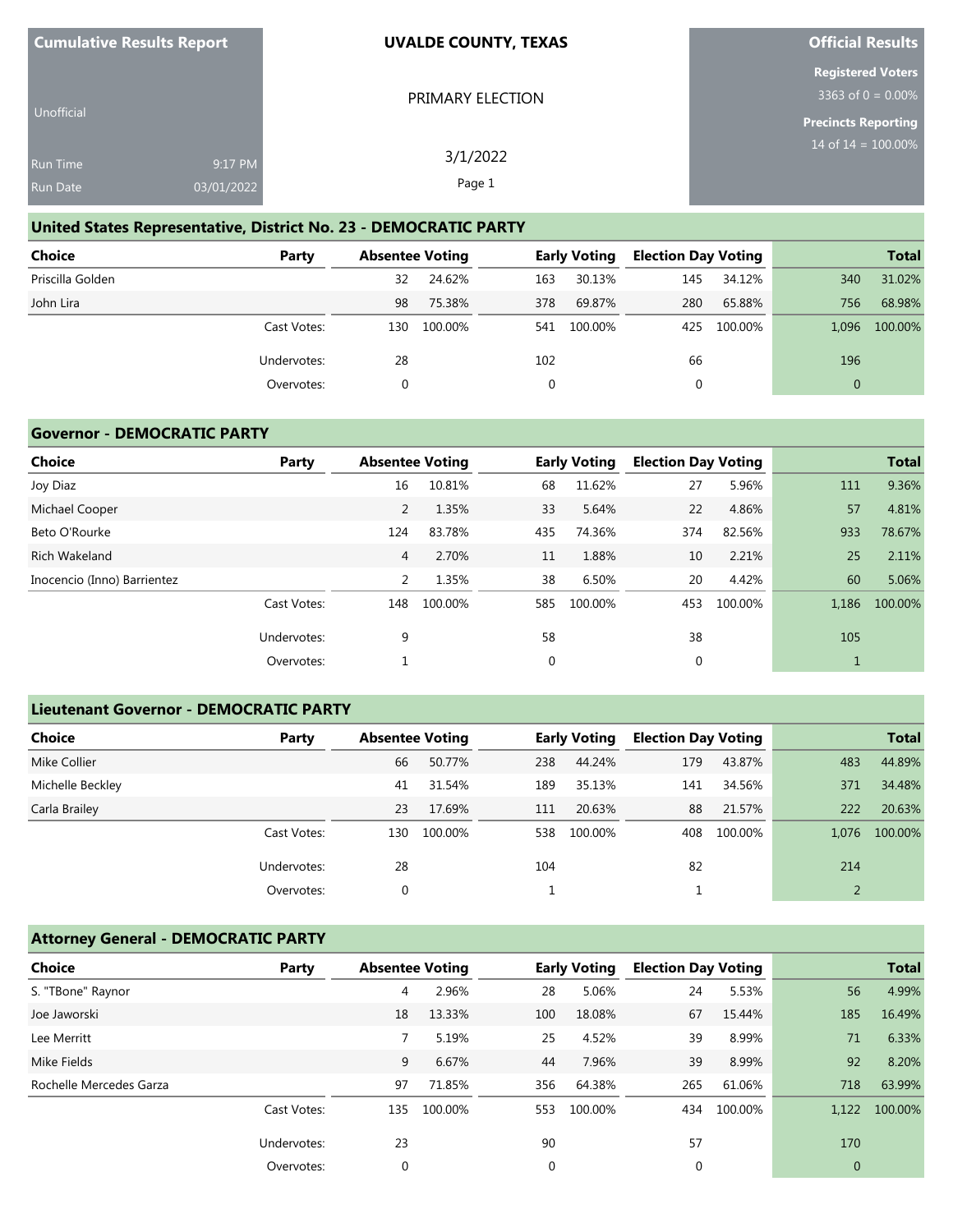| <b>Cumulative Results Report</b>   |                       | <b>UVALDE COUNTY, TEXAS</b> | <b>Official Results</b>                       |
|------------------------------------|-----------------------|-----------------------------|-----------------------------------------------|
|                                    |                       | PRIMARY ELECTION            | <b>Registered Voters</b><br>3363 of 0 = 0.00% |
| Unofficial                         |                       |                             | <b>Precincts Reporting</b>                    |
| <b>Run Time</b><br><b>Run Date</b> | 9:17 PM<br>03/01/2022 | 3/1/2022<br>Page 2          | 14 of $14 = 100.00\%$                         |
|                                    |                       |                             |                                               |

#### **Comptroller of Public Accounts - DEMOCRATIC PARTY**

| <b>Choice</b>    | Party       | <b>Absentee Voting</b> |         |     | <b>Early Voting</b> | <b>Election Day Voting</b> |         |              | <b>Total</b> |
|------------------|-------------|------------------------|---------|-----|---------------------|----------------------------|---------|--------------|--------------|
| Tim Mahoney      |             | 22                     | 16.18%  | 86  | 15.81%              | 80                         | 19.00%  | 188          | 17.08%       |
| Angel Luis Vega  |             | 94                     | 69.12%  | 357 | 65.63%              | 273                        | 64.85%  | 724          | 65.76%       |
| Janet T. Dudding |             | 20                     | 14.71%  | 101 | 18.57%              | 68                         | 16.15%  | 189          | 17.17%       |
|                  | Cast Votes: | 136                    | 100.00% | 544 | 100.00%             | 421                        | 100.00% | 1,101        | 100.00%      |
|                  | Undervotes: | 22                     |         | 99  |                     | 70                         |         | 191          |              |
|                  | Overvotes:  | 0                      |         | 0   |                     | 0                          |         | $\mathbf{0}$ |              |

#### **Commissioner of the General Land Office - DEMOCRATIC PARTY**

| <b>Choice</b>        | Party       | <b>Absentee Voting</b> |         |     | <b>Early Voting</b> | <b>Election Day Voting</b> |         |              | <b>Total</b> |
|----------------------|-------------|------------------------|---------|-----|---------------------|----------------------------|---------|--------------|--------------|
| Sandragrace Martinez |             | 95                     | 69.34%  | 355 | 66.60%              | 257                        | 61.19%  | 707          | 64.86%       |
| Jinny Suh            |             | 9                      | 6.57%   | 42  | 7.88%               | 38                         | 9.05%   | 89           | 8.17%        |
| Jay Kleberg          |             | 18                     | 13.14%  | 65  | 12.20%              | 68                         | 16.19%  | 151          | 13.85%       |
| Michael Lange        |             | 15                     | 10.95%  | 71  | 13.32%              | 57                         | 13.57%  | 143          | 13.12%       |
|                      | Cast Votes: | 137                    | 100.00% | 533 | 100.00%             | 420                        | 100.00% | 1.090        | 100.00%      |
|                      | Undervotes: | 21                     |         | 110 |                     | 71                         |         | 202          |              |
|                      | Overvotes:  | 0                      |         | 0   |                     | 0                          |         | $\mathbf{0}$ |              |

#### **Commissioner of Agriculture - DEMOCRATIC PARTY**

| <b>Choice</b> | Party       | <b>Absentee Voting</b> |         |     | <b>Early Voting</b> | <b>Election Day Voting</b> |         |          | <b>Total</b> |
|---------------|-------------|------------------------|---------|-----|---------------------|----------------------------|---------|----------|--------------|
| Ed Ireson     |             | 35                     | 27.13%  | 131 | 24.44%              | 104                        | 25.18%  | 270      | 25.05%       |
| Susan Hays    |             | 94                     | 72.87%  | 405 | 75.56%              | 309                        | 74.82%  | 808      | 74.95%       |
|               | Cast Votes: | 129                    | 100.00% | 536 | 100.00%             | 413                        | 100.00% | 1.078    | 100.00%      |
|               | Undervotes: | 29                     |         | 107 |                     | 78                         |         | 214      |              |
|               | Overvotes:  | 0                      |         | 0   |                     | 0                          |         | $\Omega$ |              |

#### **Railroad Commissioner - DEMOCRATIC PARTY**

| <b>Choice</b> | Party       | <b>Absentee Voting</b> |         |     | <b>Early Voting</b> | <b>Election Day Voting</b> |         |     | <b>Total</b> |
|---------------|-------------|------------------------|---------|-----|---------------------|----------------------------|---------|-----|--------------|
| Luke Warford  |             | 115                    | 100.00% | 475 | 100.00%             | 360                        | 100.00% | 950 | 100.00%      |
|               | Cast Votes: | 115                    | 100.00% | 475 | 100.00%             | 360                        | 100.00% | 950 | 100.00%      |
|               | Undervotes: | 43                     |         | 168 |                     | 131                        |         | 342 |              |
|               | Overvotes:  |                        |         |     |                     |                            |         | 0   |              |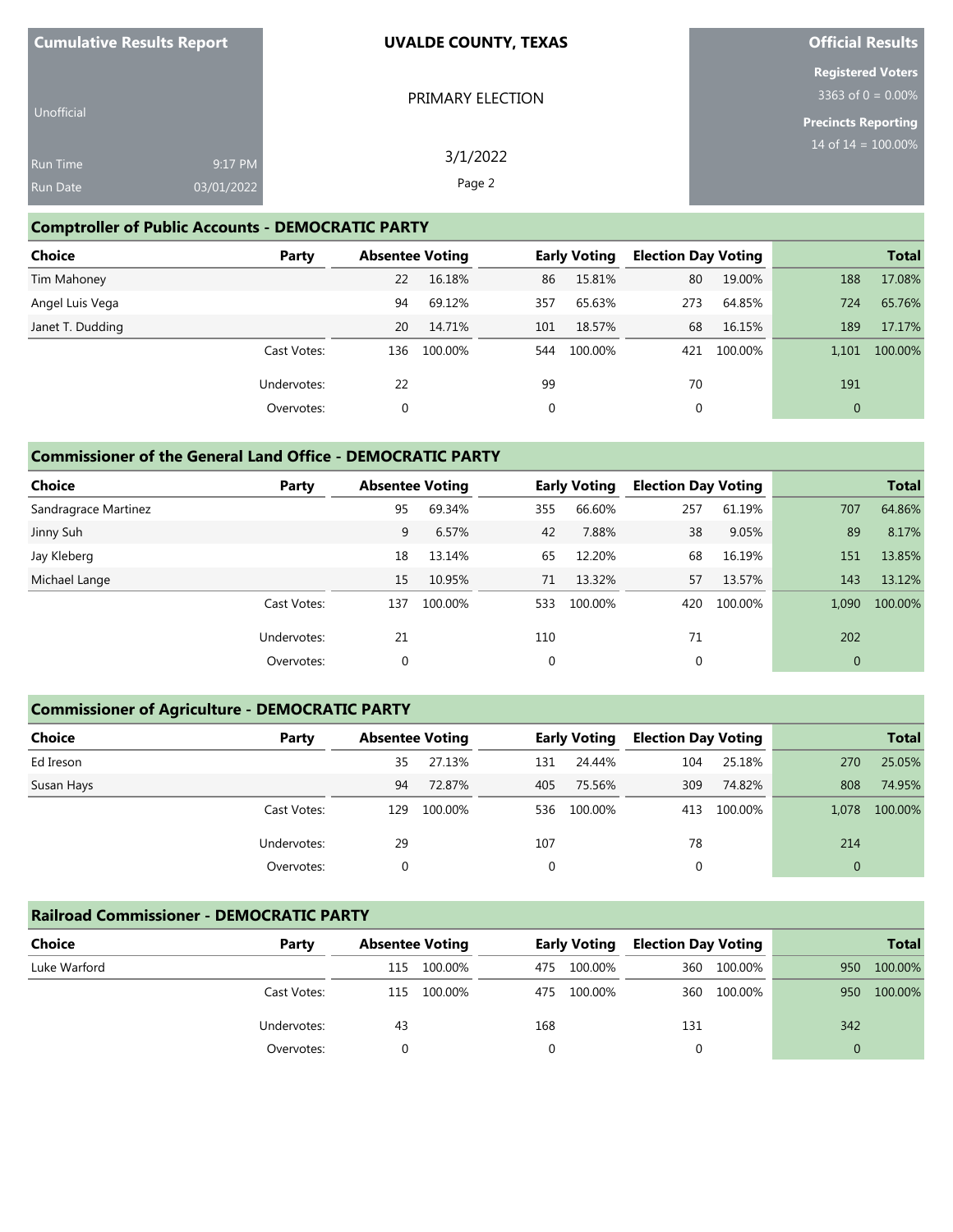| <b>Cumulative Results Report</b> | <b>UVALDE COUNTY, TEXAS</b> | <b>Official Results</b>                             |
|----------------------------------|-----------------------------|-----------------------------------------------------|
|                                  | PRIMARY ELECTION            | <b>Registered Voters</b><br>3363 of $0 = 0.00\%$    |
| Unofficial                       |                             | <b>Precincts Reporting</b><br>14 of $14 = 100.00\%$ |
| 9:17 PM<br><b>Run Time</b>       | 3/1/2022                    |                                                     |
| Run Date<br>03/01/2022           | Page 3                      |                                                     |

#### **Justice, Supreme Court, Place 3 - DEMOCRATIC PARTY**

| <b>Choice</b> | Party       |     | <b>Absentee Voting</b> |     | <b>Early Voting</b> | <b>Election Day Voting</b> |             |     | <b>Total</b> |
|---------------|-------------|-----|------------------------|-----|---------------------|----------------------------|-------------|-----|--------------|
| Erin A Nowell |             | 117 | 100.00%                | 471 | 100.00%             |                            | 362 100.00% | 950 | 100.00%      |
|               | Cast Votes: | 117 | 100.00%                | 471 | 100.00%             | 362                        | 100.00%     | 950 | 100.00%      |
|               | Undervotes: | 41  |                        | 172 |                     | 129                        |             | 342 |              |
|               | Overvotes:  |     |                        |     |                     |                            |             |     |              |

#### **Justice, Supreme Court, Place 5 - DEMOCRATIC PARTY**

| <b>Choice</b>  | Party       | <b>Absentee Voting</b> |         |     | <b>Early Voting</b> | <b>Election Day Voting</b> |         |     | <b>Total</b> |
|----------------|-------------|------------------------|---------|-----|---------------------|----------------------------|---------|-----|--------------|
| Amanda Reichek |             | 117                    | 100.00% | 474 | 100.00%             | 360                        | 100.00% | 951 | 100.00%      |
|                | Cast Votes: | 117                    | 100.00% | 474 | 100.00%             | 360                        | 100.00% | 951 | 100.00%      |
|                | Undervotes: | 41                     |         | 169 |                     | 131                        |         | 341 |              |
|                | Overvotes:  |                        |         |     |                     |                            |         |     |              |

#### **Justice, Supreme Court, Place 9 - DEMOCRATIC PARTY**

| Choice          | Party       | <b>Absentee Voting</b> |         |     | <b>Early Voting</b> | <b>Election Day Voting</b> |         |          | <b>Total</b> |
|-----------------|-------------|------------------------|---------|-----|---------------------|----------------------------|---------|----------|--------------|
| Julia Maldonado |             | 128                    | 100.00% | 486 | 100.00%             | 387                        | 100.00% | 1,001    | 100.00%      |
|                 | Cast Votes: | 128                    | 100.00% | 486 | 100.00%             | 387                        | 100.00% | 1,001    | 100.00%      |
|                 | Undervotes: | 30                     |         | 157 |                     | 104                        |         | 291      |              |
|                 | Overvotes:  |                        |         | 0   |                     |                            |         | $\Omega$ |              |

#### **Judge, Court of Criminal Appeals, Place 5 - DEMOCRATIC PARTY**

| Choice       | Party       | <b>Absentee Voting</b> |         |     | <b>Early Voting</b> | <b>Election Day Voting</b> |         |     | <b>Total</b> |
|--------------|-------------|------------------------|---------|-----|---------------------|----------------------------|---------|-----|--------------|
| Dana Huffman |             | 122                    | 100.00% | 467 | 100.00%             | 361                        | 100.00% | 950 | 100.00%      |
|              | Cast Votes: | 122                    | 100.00% | 467 | 100.00%             | 361                        | 100.00% | 950 | 100.00%      |
|              | Undervotes: | 36                     |         | 176 |                     | 130                        |         | 342 |              |
|              | Overvotes:  |                        |         |     |                     |                            |         | 0   |              |

#### **Judge, Court of Criminal Appeals, Place 6 - DEMOCRATIC PARTY**

| Choice         | Party       | <b>Absentee Voting</b> |         |     | <b>Early Voting</b> | <b>Election Day Voting</b> |             |     | <b>Total</b> |
|----------------|-------------|------------------------|---------|-----|---------------------|----------------------------|-------------|-----|--------------|
| Robert Johnson |             | 119                    | 100.00% |     | 456 100.00%         |                            | 362 100.00% | 937 | 100.00%      |
|                | Cast Votes: | 119                    | 100.00% |     | 456 100.00%         |                            | 362 100.00% | 937 | 100.00%      |
|                | Undervotes: | 39                     |         | 187 |                     | 129                        |             | 355 |              |
|                | Overvotes:  |                        |         |     |                     |                            |             |     |              |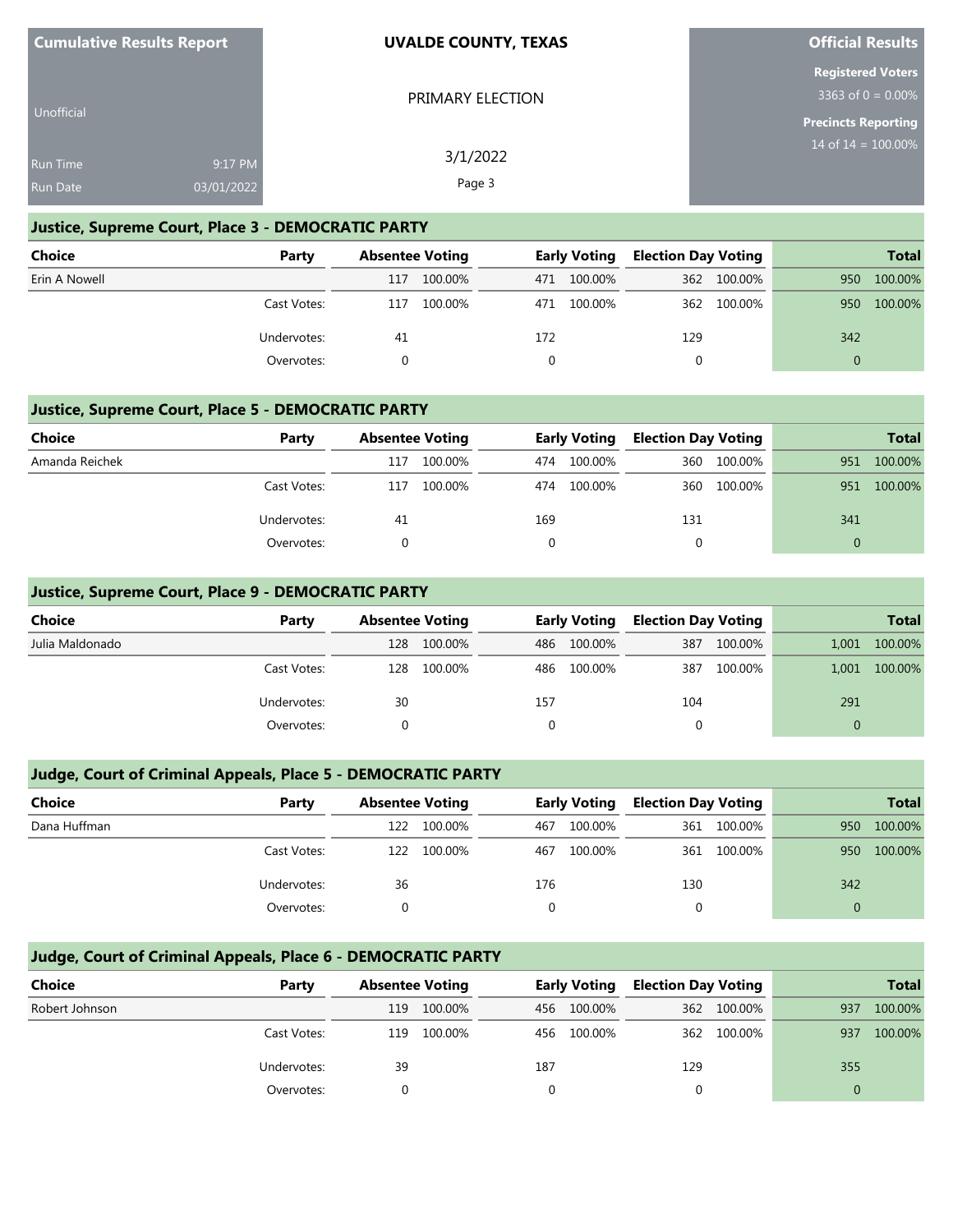| <b>Cumulative Results Report</b> |                       | <b>UVALDE COUNTY, TEXAS</b> | <b>Official Results</b>                             |
|----------------------------------|-----------------------|-----------------------------|-----------------------------------------------------|
| Unofficial                       |                       | PRIMARY ELECTION            | <b>Registered Voters</b><br>$3363$ of 0 = 0.00%     |
| Run Time<br>Run Date             | 9:17 PM<br>03/01/2022 | 3/1/2022<br>Page 4          | <b>Precincts Reporting</b><br>14 of $14 = 100.00\%$ |

#### **Member, State Board of Education, District No. 1 - DEMOCRATIC PARTY**

| <b>Choice</b>    | Party       | <b>Absentee Voting</b> |         |     | <b>Early Voting</b> | <b>Election Day Voting</b> |         |       | <b>Total</b> |
|------------------|-------------|------------------------|---------|-----|---------------------|----------------------------|---------|-------|--------------|
| Omar Yanar       |             | 17                     | 12.59%  | 69  | 12.80%              | 48                         | 11.46%  | 134   | 12.26%       |
| Melissa N Ortega |             | 73                     | 54.07%  | 308 | 57.14%              | 228                        | 54.42%  | 609   | 55.72%       |
| Laura Marguez    |             | 45                     | 33.33%  | 162 | 30.06%              | 143                        | 34.13%  | 350   | 32.02%       |
|                  | Cast Votes: | 135                    | 100.00% | 539 | 100.00%             | 419                        | 100.00% | 1.093 | 100.00%      |
|                  | Undervotes: | 21                     |         | 104 |                     | 72                         |         | 197   |              |
|                  | Overvotes:  |                        |         |     |                     | 0                          |         |       |              |

#### **State Senator, District No. 19 - DEMOCRATIC PARTY**

| Choice                  | Party       | <b>Absentee Voting</b> |         |     | <b>Early Voting</b> | <b>Election Day Voting</b> |         |          | <b>Total</b> |
|-------------------------|-------------|------------------------|---------|-----|---------------------|----------------------------|---------|----------|--------------|
| <b>Roland Gutierrez</b> |             | 124                    | 100.00% |     | 485 100.00%         | 380                        | 100.00% | 989      | 100.00%      |
|                         | Cast Votes: | 124                    | 100.00% |     | 485 100.00%         | 380                        | 100.00% | 989      | 100.00%      |
|                         | Undervotes: | 34                     |         | 158 |                     | 111                        |         | 303      |              |
|                         | Overvotes:  |                        |         |     |                     |                            |         | $\Omega$ |              |

#### **State Representative, District No. 80 - DEMOCRATIC PARTY**

| <b>Choice</b> | Party       | <b>Absentee Voting</b> |         |     | <b>Early Voting</b> | <b>Election Day Voting</b> |         |          | <b>Total</b> |
|---------------|-------------|------------------------|---------|-----|---------------------|----------------------------|---------|----------|--------------|
| Tracy O King  |             | 135                    | 100.00% | 546 | 100.00%             | 424                        | 100.00% | 1,105    | 100.00%      |
|               | Cast Votes: | 135                    | 100.00% |     | 546 100.00%         | 424                        | 100.00% | 1,105    | 100.00%      |
|               | Undervotes: | 23                     |         | 97  |                     | 67                         |         | 187      |              |
|               | Overvotes:  |                        |         |     |                     |                            |         | $\Omega$ |              |

#### **Justice, 4th Court of Appeals District, Place No. 6 - DEMOCRATIC PARTY**

| <b>Choice</b> | Party       | <b>Absentee Voting</b> |         |     | <b>Early Voting</b> | <b>Election Day Voting</b> |         |       | <b>Total</b> |
|---------------|-------------|------------------------|---------|-----|---------------------|----------------------------|---------|-------|--------------|
| Irene Rios    |             | 128                    | 100.00% | 494 | 100.00%             | 388                        | 100.00% | 1.010 | 100.00%      |
|               | Cast Votes: | 128                    | 100.00% | 494 | 100.00%             | 388                        | 100.00% | 1,010 | 100.00%      |
|               | Undervotes: | 30                     |         | 149 |                     | 103                        |         | 282   |              |
|               | Overvotes:  |                        |         |     |                     |                            |         |       |              |

## **Justice, 4th Court of Appeals District, Place No. 7 Unexpired Term - DEMOCRATIC PARTY Choice Party Absentee Voting Early Voting Election Day Voting Total** Rebecca "Beckie" Palomo 126 100.00% 495 100.00% 376 100.00% 997 100.00% Cast Votes: 126 100.00% 495 100.00% 376 100.00% 997 100.00% Undervotes: 32 148 115 295 Overvotes: 0 0 0 0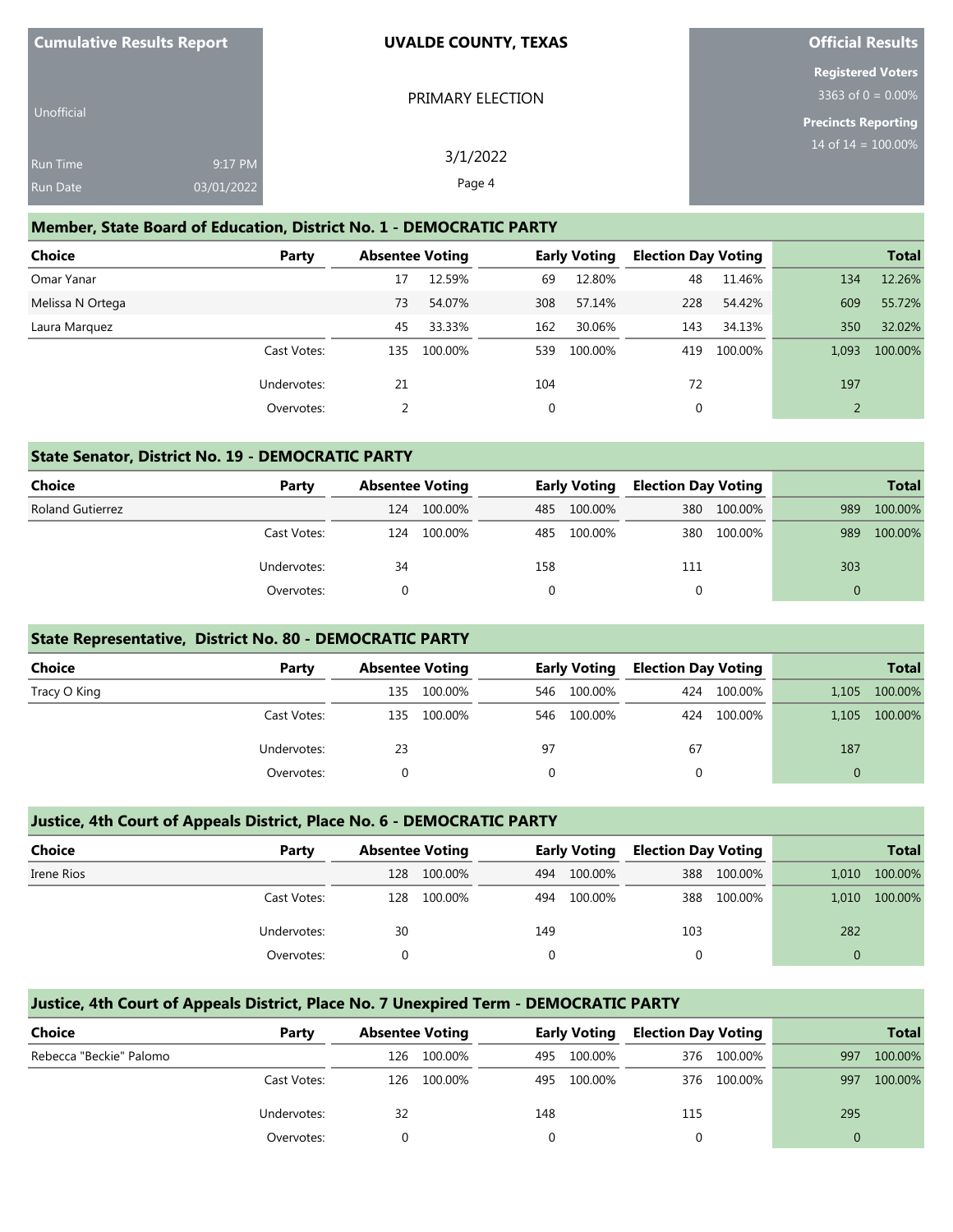| <b>Cumulative Results Report</b> |            | <b>UVALDE COUNTY, TEXAS</b> | <b>Official Results</b>                          |
|----------------------------------|------------|-----------------------------|--------------------------------------------------|
|                                  |            | PRIMARY ELECTION            | <b>Registered Voters</b><br>3363 of $0 = 0.00\%$ |
| Unofficial                       |            |                             | <b>Precincts Reporting</b>                       |
| <b>Run Time</b>                  | 9:17 PM    | 3/1/2022                    | 14 of $14 = 100.00\%$                            |
| <b>Run Date</b>                  | 03/01/2022 | Page 5                      |                                                  |

#### **County Judge - DEMOCRATIC PARTY**

| Choice               | Party       |     | <b>Absentee Voting</b> |     | <b>Early Voting</b> | <b>Election Day Voting</b> |             |          | <b>Total</b> |
|----------------------|-------------|-----|------------------------|-----|---------------------|----------------------------|-------------|----------|--------------|
| <b>Bill Mitchell</b> |             | 139 | 100.00%                |     | 558 100.00%         |                            | 414 100.00% | 1,111    | 100.00%      |
|                      | Cast Votes: | 139 | 100.00%                | 558 | 100.00%             |                            | 414 100.00% | 1,111    | 100.00%      |
|                      | Undervotes: | 19  |                        | 85  |                     | 77                         |             | 181      |              |
|                      | Overvotes:  |     |                        |     |                     | 0                          |             | $\Omega$ |              |

#### **District Clerk - DEMOCRATIC PARTY**

| <b>Choice</b>           | Party       | <b>Absentee Voting</b> |         |     | <b>Early Voting</b> | <b>Election Day Voting</b> |             |          | <b>Total</b> |
|-------------------------|-------------|------------------------|---------|-----|---------------------|----------------------------|-------------|----------|--------------|
| Christina Juarez Ovalle |             | 142                    | 100.00% | 547 | 100.00%             | 419                        | 100.00%     | 1,108    | 100.00%      |
|                         | Cast Votes: | 142                    | 100.00% | 547 | 100.00%             |                            | 419 100.00% | 1.108    | 100.00%      |
|                         | Undervotes: | 16                     |         | 96  |                     | 72                         |             | 184      |              |
|                         | Overvotes:  |                        |         | 0   |                     | 0                          |             | $\Omega$ |              |

#### **County Clerk - DEMOCRATIC PARTY**

| <b>Choice</b>           | Party       |     | <b>Absentee Voting</b> |          | <b>Early Voting</b> |    | <b>Election Day Voting</b> |          | <b>Total</b> |
|-------------------------|-------------|-----|------------------------|----------|---------------------|----|----------------------------|----------|--------------|
| Valerie Del Toro Romero |             | 143 | 100.00%                | 539      | 100.00%             |    | 411 100.00%                | 1,093    | 100.00%      |
|                         | Cast Votes: | 143 | 100.00%                | 539      | 100.00%             |    | 411 100.00%                | 1.093    | 100.00%      |
|                         | Undervotes: | 15  |                        | 104      |                     | 80 |                            | 199      |              |
|                         | Overvotes:  |     |                        | $\Omega$ |                     | 0  |                            | $\Omega$ |              |

#### **County Treasurer - DEMOCRATIC PARTY**

| <b>Choice</b> | Party       | <b>Absentee Voting</b> |         |     | <b>Early Voting</b> |     | <b>Election Day Voting</b> |          | <b>Total</b> |
|---------------|-------------|------------------------|---------|-----|---------------------|-----|----------------------------|----------|--------------|
| Joni Deorsam  |             | 133                    | 100.00% | 526 | 100.00%             | 398 | 100.00%                    | 1,057    | 100.00%      |
|               | Cast Votes: | 133                    | 100.00% | 526 | 100.00%             | 398 | 100.00%                    | 1,057    | 100.00%      |
|               | Undervotes: | 25                     |         | 117 |                     | 93  |                            | 235      |              |
|               | Overvotes:  |                        |         | 0   |                     | 0   |                            | $\Omega$ |              |

#### **County Commissioner, Precinct No. 2 - DEMOCRATIC PARTY**

| Choice            | Party       | <b>Absentee Voting</b> |         |     | <b>Early Voting</b> | <b>Election Day Voting</b> |         |              | <b>Total</b> |
|-------------------|-------------|------------------------|---------|-----|---------------------|----------------------------|---------|--------------|--------------|
| Sergio Porras     |             | 26                     | 55.32%  | 112 | 40.43%              | 72                         | 41.14%  | 210          | 42.08%       |
| Mariano Pargas Jr |             | 21                     | 44.68%  | 165 | 59.57%              | 103                        | 58.86%  | 289          | 57.92%       |
|                   | Cast Votes: | 47                     | 100.00% | 277 | 100.00%             | 175                        | 100.00% | 499          | 100.00%      |
|                   | Undervotes: |                        |         | 18  |                     | 6                          |         | 27           |              |
|                   | Overvotes:  | 0                      |         |     |                     |                            |         | $\mathbf{0}$ |              |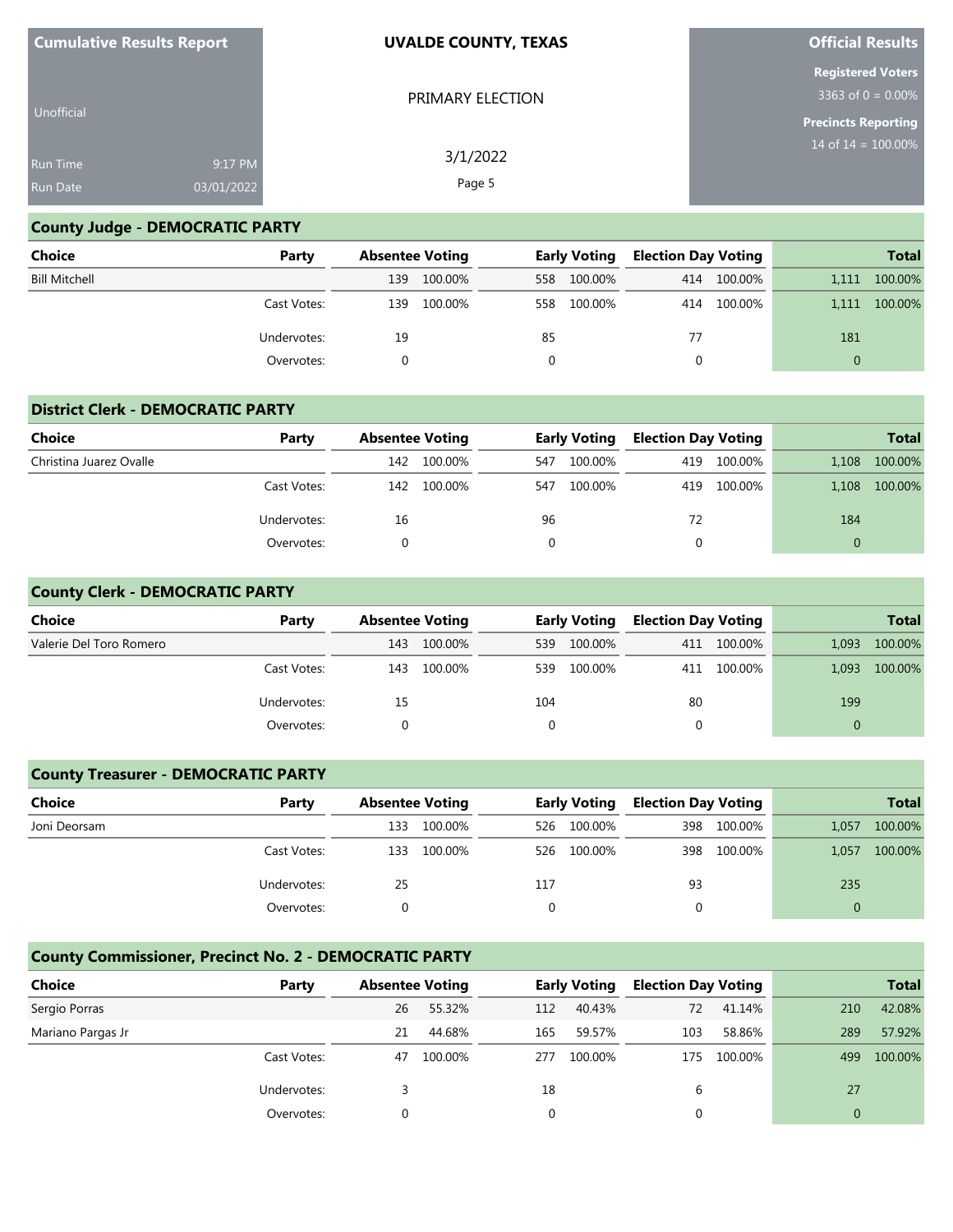| <b>Cumulative Results Report</b> |            | <b>UVALDE COUNTY, TEXAS</b> | <b>Official Results</b>                               |
|----------------------------------|------------|-----------------------------|-------------------------------------------------------|
|                                  |            | PRIMARY ELECTION            | <b>Registered Voters</b><br>$3363$ of 0 = 0.00%       |
| Unofficial                       |            |                             | <b>Precincts Reporting</b><br>$14$ of $14 = 100.00\%$ |
| <b>Run Time</b>                  | 9:17 PM    | 3/1/2022                    |                                                       |
| Run Date                         | 03/01/2022 | Page 6                      |                                                       |

#### **County Commissioner, Precinct No. 4 - DEMOCRATIC PARTY**

| <b>Choice</b>       | Party       |    | <b>Absentee Voting</b> |     | <b>Early Voting</b> |    | <b>Election Day Voting</b> |          | <b>Total</b> |
|---------------------|-------------|----|------------------------|-----|---------------------|----|----------------------------|----------|--------------|
| Ronald Ronnie Garza |             | 51 | 100.00%                | 152 | 100.00%             | 94 | 100.00%                    | 297      | 100.00%      |
|                     | Cast Votes: | 51 | 100.00%                | 152 | 100.00%             | 94 | 100.00%                    | 297      | 100.00%      |
|                     | Undervotes: |    |                        | 13  |                     | 11 |                            | 29       |              |
|                     | Overvotes:  |    |                        |     |                     | 0  |                            | $\Omega$ |              |

#### **Justice of the Peace, Precinct No. 4 - DEMOCRATIC PARTY**

| Choice    | Party       |    | <b>Absentee Voting</b> |     | <b>Early Voting</b> | <b>Election Day Voting</b> |         |     | <b>Total</b> |
|-----------|-------------|----|------------------------|-----|---------------------|----------------------------|---------|-----|--------------|
| Lalo Diaz |             | 49 | 100.00%                | 134 | 100.00%             | 83                         | 100.00% | 266 | 100.00%      |
|           | Cast Votes: | 49 | 100.00%                | 134 | 100.00%             | 83                         | 100.00% | 266 | 100.00%      |
|           | Undervotes: |    |                        | 31  |                     | 22                         |         | 60  |              |
|           | Overvotes:  |    |                        |     |                     |                            |         |     |              |

#### **Justice of the Peace, Precinct No. 6 - DEMOCRATIC PARTY**

| Choice         | Party       | <b>Absentee Voting</b> |         |             | <b>Early Voting</b> | <b>Election Day Voting</b> |         |     | <b>Total</b> |
|----------------|-------------|------------------------|---------|-------------|---------------------|----------------------------|---------|-----|--------------|
| Neto Luna      |             | 26                     | 54.17%  | 109         | 37.85%              | 68                         | 38.64%  | 203 | 39.65%       |
| Mario Valdez   |             |                        | 14.58%  | 67          | 23.26%              | 23                         | 13.07%  | 97  | 18.95%       |
| Roland Sanchez |             | 15                     | 31.25%  | 112         | 38.89%              | 85                         | 48.30%  | 212 | 41.41%       |
|                | Cast Votes: | 48                     | 100.00% | 288         | 100.00%             | 176                        | 100.00% | 512 | 100.00%      |
|                | Undervotes: |                        |         |             |                     | 4                          |         | 13  |              |
|                | Overvotes:  | 0                      |         | $\mathbf 0$ |                     |                            |         |     |              |

#### **County Chairman - DEMOCRATIC PARTY**

| <b>Choice</b> | Party       | <b>Absentee Voting</b> |         |     | <b>Early Voting</b> | <b>Election Day Voting</b> |         |          | <b>Total</b> |
|---------------|-------------|------------------------|---------|-----|---------------------|----------------------------|---------|----------|--------------|
| Carlos Lopez  |             | 137                    | 100.00% | 516 | 100.00%             | 399                        | 100.00% | 1,052    | 100.00%      |
|               | Cast Votes: | 137                    | 100.00% | 516 | 100.00%             | 399                        | 100.00% | 1.052    | 100.00%      |
|               | Undervotes: | 21                     |         | 127 |                     | 92                         |         | 240      |              |
|               | Overvotes:  |                        |         |     |                     |                            |         | $\Omega$ |              |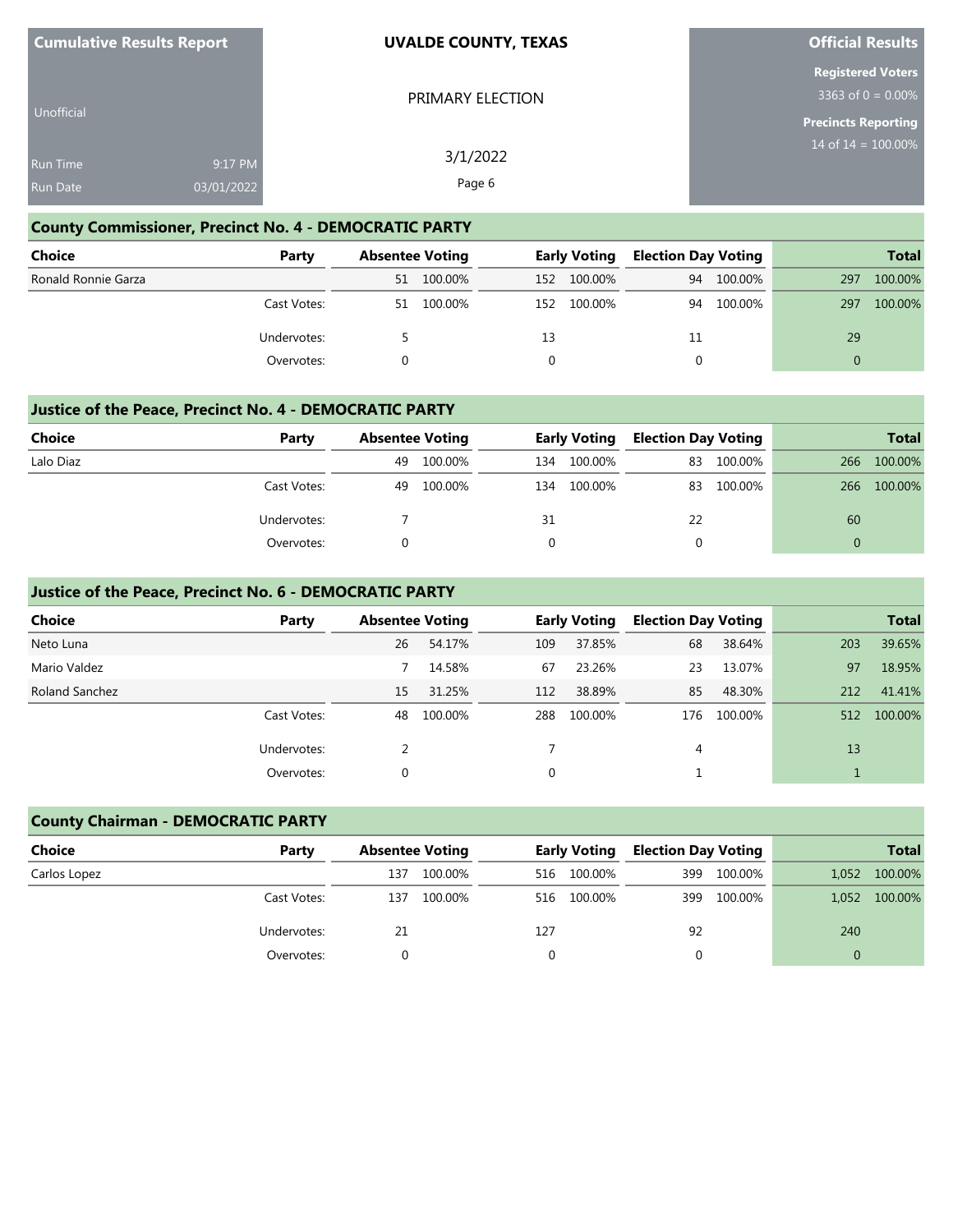| <b>Cumulative Results Report</b> |            | <b>UVALDE COUNTY, TEXAS</b> | <b>Official Results</b>                          |
|----------------------------------|------------|-----------------------------|--------------------------------------------------|
|                                  |            | PRIMARY ELECTION            | <b>Registered Voters</b><br>3363 of $0 = 0.00\%$ |
| Unofficial                       |            |                             | <b>Precincts Reporting</b>                       |
| <b>Run Time</b>                  | 9:17 PM    | 3/1/2022                    | 14 of $14 = 100.00\%$                            |
| <b>Run Date</b>                  | 03/01/2022 | Page 7                      |                                                  |

## **United States Representative, District No. 23 - REPUBLICAN PARTY**

| <b>Choice</b>        | Party       | <b>Absentee Voting</b> |         |     | <b>Early Voting</b> | <b>Election Day Voting</b> |         |              | <b>Total</b> |
|----------------------|-------------|------------------------|---------|-----|---------------------|----------------------------|---------|--------------|--------------|
| <b>Tony Gonzales</b> |             | 17                     | 80.95%  | 610 | 68.77%              | 673                        | 61.07%  | 1,300        | 64.68%       |
| Alía Garcia          |             | 0                      | 0.00%   | 38  | 4.28%               | 49                         | 4.45%   | 87           | 4.33%        |
| Alma Arredondo-Lynch |             | 4                      | 19.05%  | 239 | 26.94%              | 380                        | 34.48%  | 623          | 31.00%       |
|                      | Cast Votes: | 21                     | 100.00% | 887 | 100.00%             | 1.102                      | 100.00% | 2.010        | 100.00%      |
|                      | Undervotes: |                        |         | 21  |                     | 38                         |         | 61           |              |
|                      | Overvotes:  | 0                      |         | 0   |                     | 0                          |         | $\mathbf{0}$ |              |

## **Governor - REPUBLICAN PARTY**

| <b>Choice</b>     | Party       | <b>Absentee Voting</b> |         |             | <b>Early Voting</b> | <b>Election Day Voting</b> |         |                | <b>Total</b> |
|-------------------|-------------|------------------------|---------|-------------|---------------------|----------------------------|---------|----------------|--------------|
| Chad Prather      |             | $\mathbf 0$            | 0.00%   | 43          | 4.77%               | 80                         | 7.06%   | 123            | 5.98%        |
| Kandy Kaye Horn   |             | $\mathbf 0$            | 0.00%   | 5           | 0.55%               | 5                          | 0.44%   | 10             | 0.49%        |
| Don Huffines      |             | 6                      | 26.09%  | 91          | 10.10%              | 125                        | 11.03%  | 222            | 10.79%       |
| <b>Rick Perry</b> |             | $\mathbf{1}$           | 4.35%   | 27          | 3.00%               | 54                         | 4.77%   | 82             | 3.99%        |
| Greg Abbott       |             | 14                     | 60.87%  | 632         | 70.14%              | 739                        | 65.23%  | 1,385          | 67.33%       |
| Paul Belew        |             | $\mathbf 0$            | 0.00%   | $\mathbf 0$ | 0.00%               | $\overline{4}$             | 0.35%   | $\overline{4}$ | 0.19%        |
| Danny Harrison    |             | $\mathbf 0$            | 0.00%   | 2           | 0.22%               | 5.                         | 0.44%   | $\overline{7}$ | 0.34%        |
| Allen B. West     |             | 2                      | 8.70%   | 101         | 11.21%              | 121                        | 10.68%  | 224            | 10.89%       |
|                   | Cast Votes: | 23                     | 100.00% | 901         | 100.00%             | 1,133                      | 100.00% | 2,057          | 100.00%      |
|                   | Undervotes: | $\mathbf{0}$           |         | 6           |                     | 7                          |         | 13             |              |
|                   | Overvotes:  | 0                      |         |             |                     | 0                          |         | 1              |              |

#### **Lieutenant Governor - REPUBLICAN PARTY**

| <b>Choice</b>   | Party       | <b>Absentee Voting</b> |         |             | <b>Early Voting</b> | <b>Election Day Voting</b> |         |              | <b>Total</b> |
|-----------------|-------------|------------------------|---------|-------------|---------------------|----------------------------|---------|--------------|--------------|
| Todd M. Bullis  |             | $\mathbf 0$            | 0.00%   | 47          | 5.39%               | 55                         | 5.12%   | 102          | 5.18%        |
| Dan Patrick     |             | 19                     | 82.61%  | 696         | 79.82%              | 838                        | 77.95%  | 1,553        | 78.83%       |
| Zach Vance      |             | 1                      | 4.35%   | 17          | 1.95%               | 24                         | 2.23%   | 42           | 2.13%        |
| Daniel Miller   |             | $\mathbf{0}$           | 0.00%   | 40          | 4.59%               | 59                         | 5.49%   | 99           | 5.03%        |
| Trayce Bradford |             | 2                      | 8.70%   | 43          | 4.93%               | 58                         | 5.40%   | 103          | 5.23%        |
| Aaron Sorrells  |             | 1                      | 4.35%   | 29          | 3.33%               | 41                         | 3.81%   | 71           | 3.60%        |
|                 | Cast Votes: | 23                     | 100.00% | 872         | 100.00%             | 1.075                      | 100.00% | 1,970        | 100.00%      |
|                 | Undervotes: | $\mathbf 0$            |         | 36          |                     | 65                         |         | 101          |              |
|                 | Overvotes:  | $\mathbf 0$            |         | $\mathbf 0$ |                     | $\mathbf{0}$               |         | $\mathbf{0}$ |              |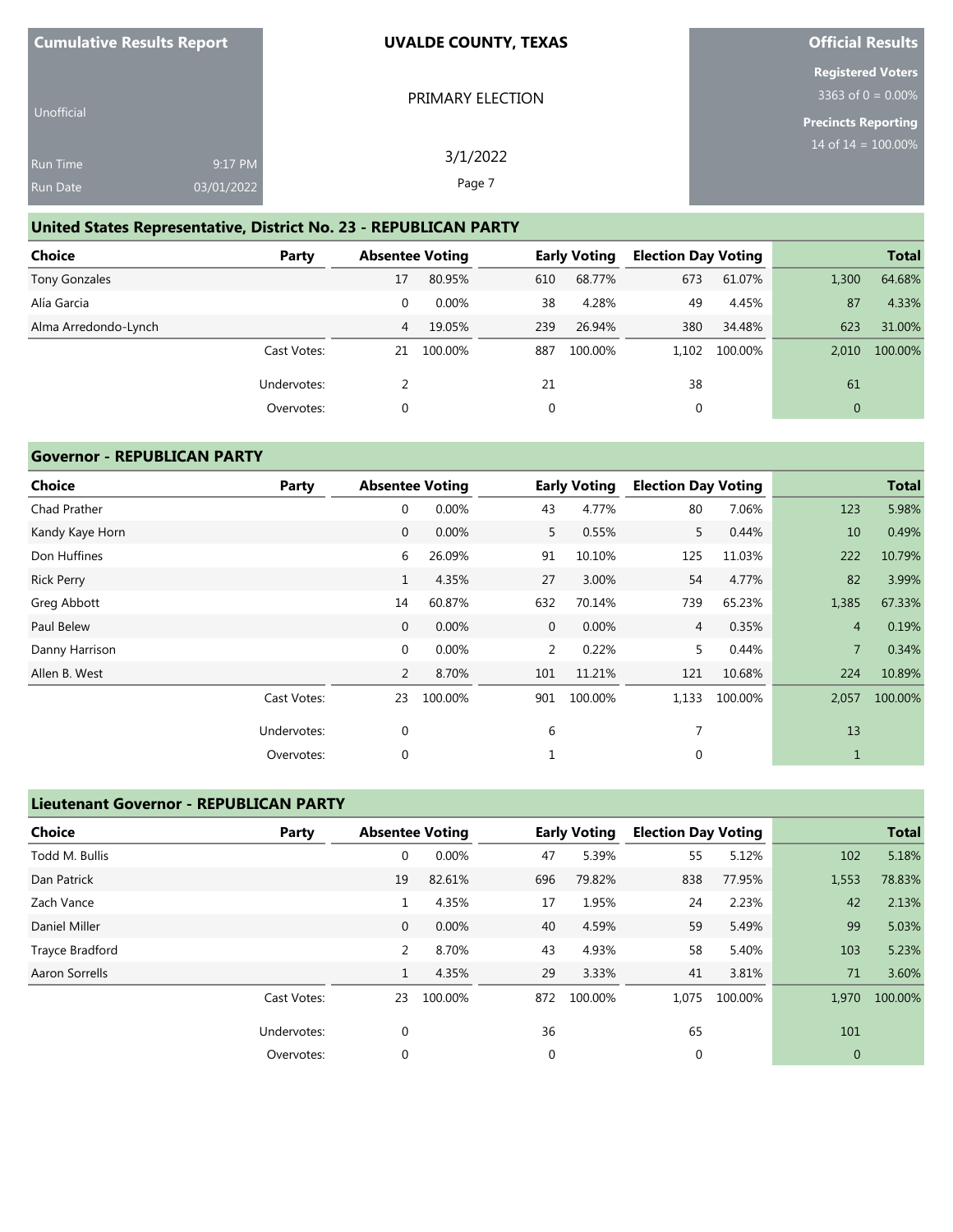| <b>Cumulative Results Report</b>   |                       | <b>UVALDE COUNTY, TEXAS</b> | <b>Official Results</b>                             |
|------------------------------------|-----------------------|-----------------------------|-----------------------------------------------------|
| Unofficial                         |                       | PRIMARY ELECTION            | <b>Registered Voters</b><br>3363 of $0 = 0.00\%$    |
| <b>Run Time</b><br><b>Run Date</b> | 9:17 PM<br>03/01/2022 | 3/1/2022<br>Page 8          | <b>Precincts Reporting</b><br>14 of $14 = 100.00\%$ |

#### **Attorney General - REPUBLICAN PARTY**

| <b>Choice</b>  | Party       | <b>Absentee Voting</b> |         |     | <b>Early Voting</b> | <b>Election Day Voting</b> |         |       | <b>Total</b> |
|----------------|-------------|------------------------|---------|-----|---------------------|----------------------------|---------|-------|--------------|
| Louie Gohmert  |             | 5                      | 21.74%  | 148 | 16.63%              | 174                        | 15.78%  | 327   | 16.22%       |
| George P. Bush |             |                        | 30.43%  | 209 | 23.48%              | 323                        | 29.28%  | 539   | 26.74%       |
| Eva Guzman     |             | 2                      | 8.70%   | 117 | 13.15%              | 108                        | 9.79%   | 227   | 11.26%       |
| Ken Paxton     |             | 9                      | 39.13%  | 416 | 46.74%              | 498                        | 45.15%  | 923   | 45.78%       |
|                | Cast Votes: | 23                     | 100.00% | 890 | 100.00%             | 1.103                      | 100.00% | 2.016 | 100.00%      |
|                | Undervotes: | $\mathbf 0$            |         | 15  |                     | 37                         |         | 52    |              |
|                | Overvotes:  | 0                      |         | 3   |                     | 0                          |         |       |              |

## **Comptroller of Public Accounts - REPUBLICAN PARTY**

| Choice         | Party       | <b>Absentee Voting</b> |         |          | <b>Early Voting</b> | <b>Election Day Voting</b> |             |       | <b>Total</b> |
|----------------|-------------|------------------------|---------|----------|---------------------|----------------------------|-------------|-------|--------------|
| Glenn Hegar    |             | 19                     | 95.00%  | 663      | 83.50%              | 783                        | 84.56%      | 1,465 | 84.20%       |
| Mark V. Goloby |             |                        | 5.00%   | 131      | 16.50%              | 143                        | 15.44%      | 275   | 15.80%       |
|                | Cast Votes: | 20                     | 100.00% | 794      | 100.00%             |                            | 926 100.00% | 1.740 | 100.00%      |
|                | Undervotes: |                        |         | 114      |                     | 213                        |             | 330   |              |
|                | Overvotes:  | 0                      |         | $\Omega$ |                     |                            |             |       |              |

#### **Commissioner of the General Land Office - REPUBLICAN PARTY**

| <b>Choice</b>          | Party       | <b>Absentee Voting</b> |         |             | <b>Early Voting</b> | <b>Election Day Voting</b> |         |       | <b>Total</b> |
|------------------------|-------------|------------------------|---------|-------------|---------------------|----------------------------|---------|-------|--------------|
| <b>Weston Martinez</b> |             | $\mathbf 0$            | 0.00%   | 72          | 9.51%               | 88                         | 9.91%   | 160   | 9.60%        |
| Ben Armenta            |             | $\mathbf{1}$           | 4.76%   | 22          | 2.91%               | 23                         | 2.59%   | 46    | 2.76%        |
| Jon Spiers             |             | 6                      | 28.57%  | 149         | 19.68%              | 153                        | 17.23%  | 308   | 18.49%       |
| Don W. Minton          |             | 2                      | 9.52%   | 90          | 11.89%              | 134                        | 15.09%  | 226   | 13.57%       |
| Tim Westley            |             | 2                      | 9.52%   | 104         | 13.74%              | 119                        | 13.40%  | 225   | 13.51%       |
| Rufus Lopez            |             | $\mathbf 0$            | 0.00%   | 22          | 2.91%               | 36                         | 4.05%   | 58    | 3.48%        |
| Victor Avila           |             | 1                      | 4.76%   | 64          | 8.45%               | 60                         | 6.76%   | 125   | 7.50%        |
| Dawn Buckingham        |             | 9                      | 42.86%  | 234         | 30.91%              | 275                        | 30.97%  | 518   | 31.09%       |
|                        | Cast Votes: | 21                     | 100.00% | 757         | 100.00%             | 888                        | 100.00% | 1,666 | 100.00%      |
|                        | Undervotes: | $\overline{2}$         |         | 151         |                     | 249                        |         | 402   |              |
|                        | Overvotes:  | $\mathbf 0$            |         | $\mathbf 0$ |                     | 3                          |         | 3     |              |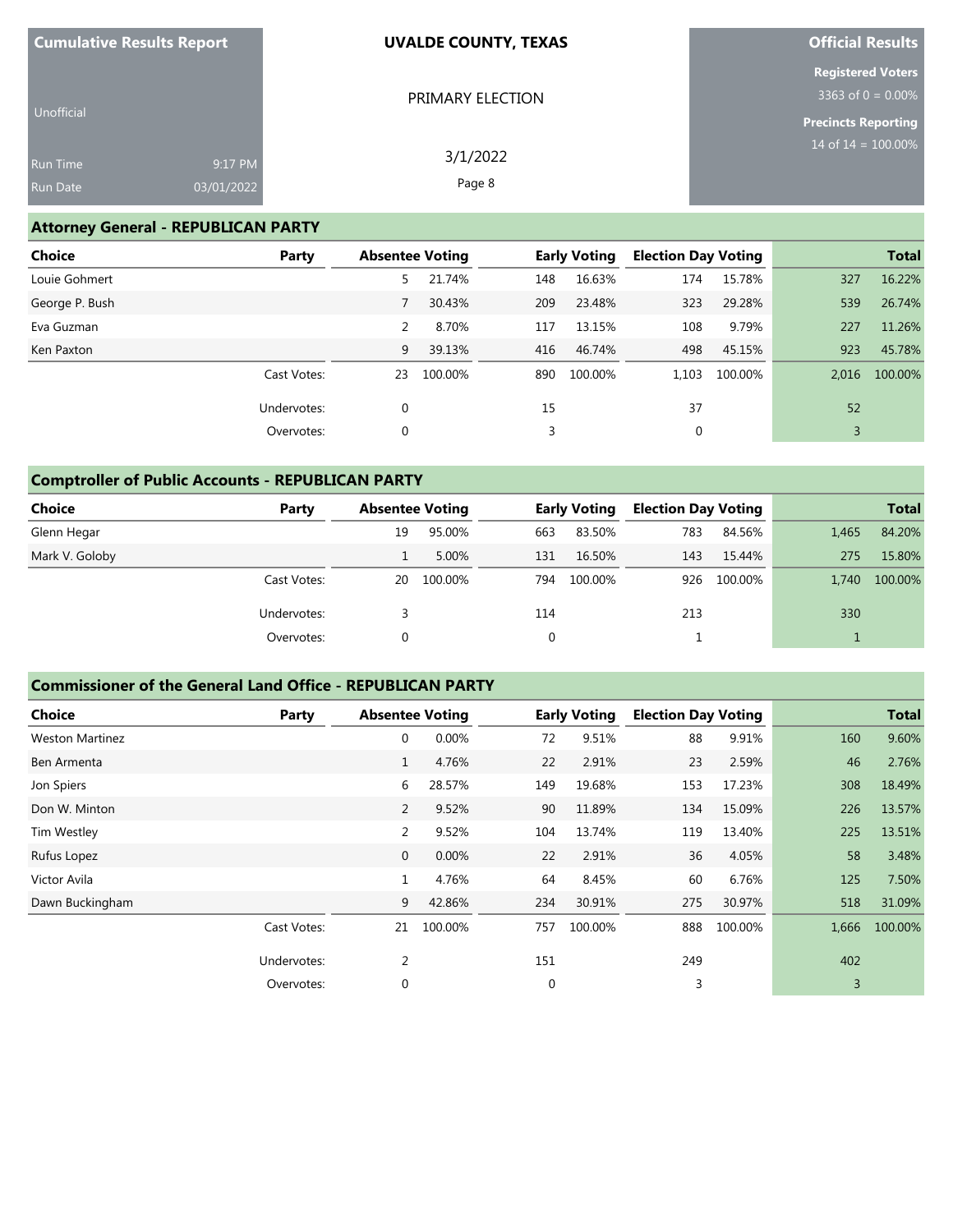| <b>Cumulative Results Report</b>   |                       | <b>UVALDE COUNTY, TEXAS</b> | <b>Official Results</b>                                                        |
|------------------------------------|-----------------------|-----------------------------|--------------------------------------------------------------------------------|
| Unofficial                         |                       | PRIMARY ELECTION            | <b>Registered Voters</b><br>3363 of $0 = 0.00\%$<br><b>Precincts Reporting</b> |
| <b>Run Time</b><br><b>Run Date</b> | 9:17 PM<br>03/01/2022 | 3/1/2022<br>Page 9          | 14 of $14 = 100.00\%$                                                          |

#### **Commissioner of Agriculture - REPUBLICAN PARTY**

| <b>Choice</b>    | Party       | <b>Absentee Voting</b> |         |     | <b>Early Voting</b> | <b>Election Day Voting</b> |         |       | <b>Total</b> |
|------------------|-------------|------------------------|---------|-----|---------------------|----------------------------|---------|-------|--------------|
| Carey A. Counsil |             | 5.                     | 21.74%  | 73  | 8.95%               | 81                         | 8.27%   | 159   | 8.74%        |
| James White      |             | 6                      | 26.09%  | 305 | 37.38%              | 368                        | 37.55%  | 679   | 37.33%       |
| Sid Miller       |             | 12                     | 52.17%  | 438 | 53.68%              | 531                        | 54.18%  | 981   | 53.93%       |
|                  | Cast Votes: | 23                     | 100.00% | 816 | 100.00%             | 980                        | 100.00% | 1.819 | 100.00%      |
|                  | Undervotes: | 0                      |         | 92  |                     | 159                        |         | 251   |              |
|                  | Overvotes:  | 0                      |         | 0   |                     |                            |         |       |              |

#### **Railroad Commissioner - REPUBLICAN PARTY**

| Choice<br>Party        | <b>Absentee Voting</b> |         |             | <b>Early Voting</b> | <b>Election Day Voting</b> |         |       | <b>Total</b> |
|------------------------|------------------------|---------|-------------|---------------------|----------------------------|---------|-------|--------------|
| Marvin "Sarge" Summers | $\mathbf{0}$           | 0.00%   | 147         | 19.34%              | 195                        | 21.74%  | 342   | 20.37%       |
| Dawayne Tipton         | 2                      | 9.09%   | 105         | 13.82%              | 104                        | 11.59%  | 211   | 12.57%       |
| Tom Slocum Jr          | 6                      | 27.27%  | 123         | 16.18%              | 124                        | 13.82%  | 253   | 15.07%       |
| Wayne Christian        | 10                     | 45.45%  | 244         | 32.11%              | 326                        | 36.34%  | 580   | 34.54%       |
| Sarah Stogner          | $\overline{4}$         | 18.18%  | 141         | 18.55%              | 148                        | 16.50%  | 293   | 17.45%       |
| Cast Votes:            | 22                     | 100.00% | 760         | 100.00%             | 897                        | 100.00% | 1.679 | 100.00%      |
| Undervotes:            |                        |         | 148         |                     | 242                        |         | 391   |              |
| Overvotes:             | $\mathbf 0$            |         | $\mathbf 0$ |                     |                            |         |       |              |

## **Justice, Supreme Court, Place 3 - REPUBLICAN PARTY**

| Choice         | Party       |    | <b>Absentee Voting</b> |     | <b>Early Voting</b> | <b>Election Day Voting</b> |         |       | <b>Total</b> |
|----------------|-------------|----|------------------------|-----|---------------------|----------------------------|---------|-------|--------------|
| Debra Lehrmann |             | 20 | 100.00%                | 705 | 100.00%             | 803                        | 100.00% | 1,528 | 100.00%      |
|                | Cast Votes: | 20 | 100.00%                | 705 | 100.00%             | 803                        | 100.00% | 1,528 | 100.00%      |
|                | Undervotes: |    |                        | 203 |                     | 337                        |         | 543   |              |
|                | Overvotes:  |    |                        |     |                     |                            |         |       |              |

#### **Justice, Supreme Court, Place 5 - REPUBLICAN PARTY**

| <b>Choice</b> | Party       | <b>Absentee Voting</b> |         |     | <b>Early Voting</b> | <b>Election Day Voting</b> |             |       | <b>Total</b> |
|---------------|-------------|------------------------|---------|-----|---------------------|----------------------------|-------------|-------|--------------|
| Rebeca Huddle |             | 21                     | 100.00% | 702 | 100.00%             |                            | 801 100.00% | 1,524 | 100.00%      |
|               | Cast Votes: | 21                     | 100.00% | 702 | 100.00%             |                            | 801 100.00% | 1,524 | 100.00%      |
|               | Undervotes: |                        |         | 206 |                     | 339                        |             | 547   |              |
|               | Overvotes:  |                        |         |     |                     |                            |             |       |              |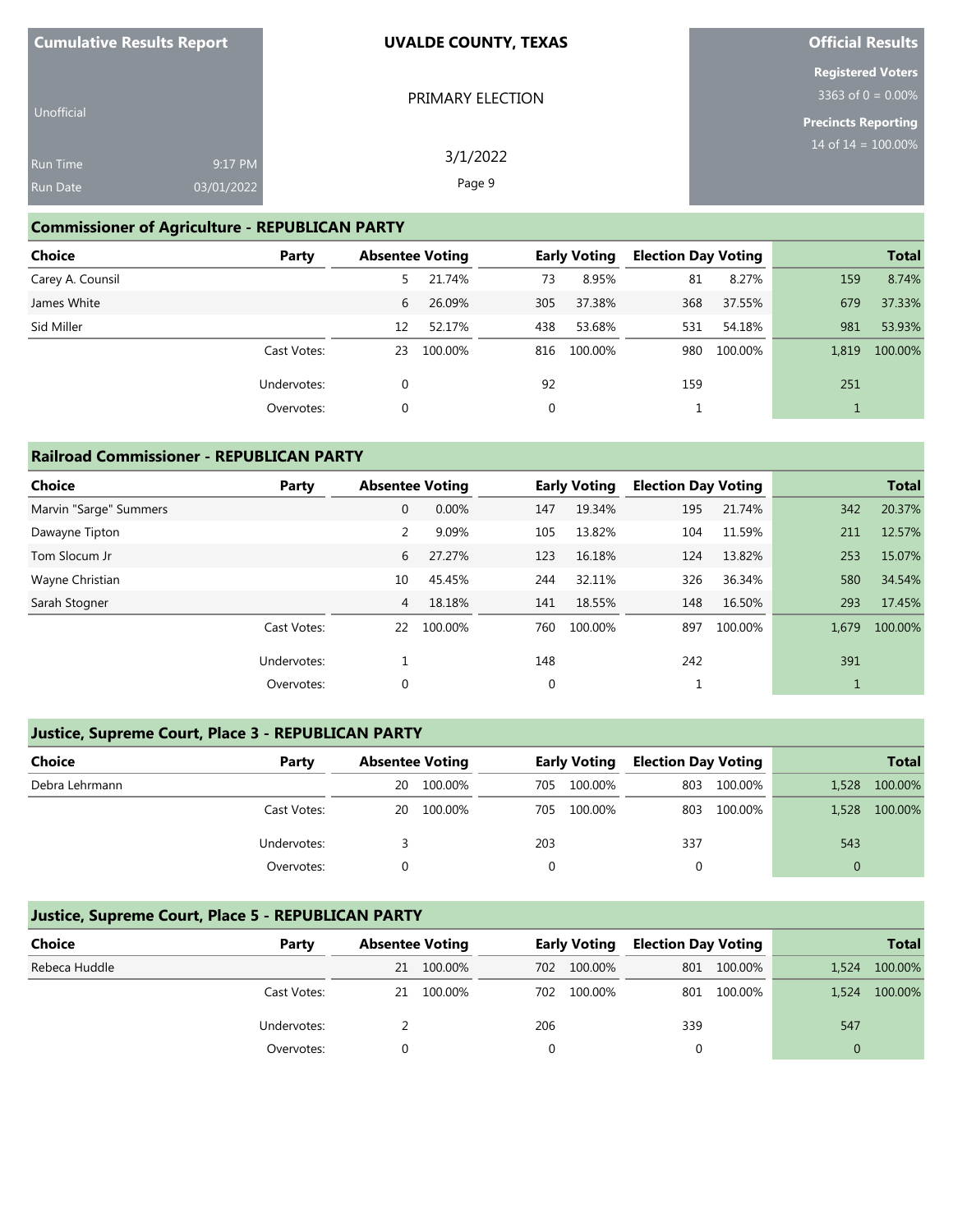| <b>Cumulative Results Report</b> |            | <b>UVALDE COUNTY, TEXAS</b> | <b>Official Results</b>                          |
|----------------------------------|------------|-----------------------------|--------------------------------------------------|
|                                  |            | PRIMARY ELECTION            | <b>Registered Voters</b><br>3363 of $0 = 0.00\%$ |
| <b>Unofficial</b>                |            |                             | <b>Precincts Reporting</b>                       |
| <b>Run Time</b>                  | 9:17 PM    | 3/1/2022                    | 14 of $14 = 100.00\%$                            |
| <b>Run Date</b>                  | 03/01/2022 | Page 10                     |                                                  |

#### **Justice, Supreme Court, Place 9 - REPUBLICAN PARTY**

| Choice           | Party       | <b>Absentee Voting</b> |         |     | <b>Early Voting</b> | <b>Election Day Voting</b> |         |       | <b>Total</b> |
|------------------|-------------|------------------------|---------|-----|---------------------|----------------------------|---------|-------|--------------|
| Evan Young       |             | 12                     | 57.14%  | 412 | 56.59%              | 535                        | 62.28%  | 959   | 59.64%       |
| David J. Schenck |             | 9                      | 42.86%  | 316 | 43.41%              | 324                        | 37.72%  | 649   | 40.36%       |
|                  | Cast Votes: | 21                     | 100.00% | 728 | 100.00%             | 859                        | 100.00% | 1.608 | 100.00%      |
|                  | Undervotes: |                        |         | 180 |                     | 280                        |         | 462   |              |
|                  | Overvotes:  |                        |         |     |                     |                            |         |       |              |

#### **Judge, Court of Criminal Appeals, Place 2 - REPUBLICAN PARTY**

| Choice        | Party       | <b>Absentee Voting</b> |         |     | <b>Early Voting</b> | <b>Election Day Voting</b> |         |          | <b>Total</b> |
|---------------|-------------|------------------------|---------|-----|---------------------|----------------------------|---------|----------|--------------|
| Mary Lou Keel |             | 21                     | 100.00% | 685 | 100.00%             | 782                        | 100.00% | 1,488    | 100.00%      |
|               | Cast Votes: | 21                     | 100.00% | 685 | 100.00%             | 782                        | 100.00% | 1,488    | 100.00%      |
|               | Undervotes: |                        |         | 223 |                     | 358                        |         | 583      |              |
|               | Overvotes:  | 0                      |         |     |                     | 0                          |         | $\Omega$ |              |

#### **Judge, Court of Criminal Appeals, Place 5 - REPUBLICAN PARTY**

| <b>Choice</b> | Party       | <b>Absentee Voting</b> |         |     | <b>Early Voting</b> | <b>Election Day Voting</b> |         |       | <b>Total</b> |
|---------------|-------------|------------------------|---------|-----|---------------------|----------------------------|---------|-------|--------------|
| Scott Walker  |             | 12                     | 57.14%  | 494 | 67.39%              | 560                        | 65.19%  | 1,066 | 66.09%       |
| Clint Morgan  |             | 9                      | 42.86%  | 239 | 32.61%              | 299                        | 34.81%  | 547   | 33.91%       |
|               | Cast Votes: | 21                     | 100.00% | 733 | 100.00%             | 859                        | 100.00% | 1.613 | 100.00%      |
|               | Undervotes: |                        |         | 173 |                     | 281                        |         | 456   |              |
|               | Overvotes:  |                        |         |     |                     | υ                          |         |       |              |

#### **Judge, Court of Criminal Appeals, Place 6 - REPUBLICAN PARTY**

| <b>Choice</b>         | Party       | <b>Absentee Voting</b> |         | <b>Early Voting</b> |         | <b>Election Day Voting</b> |             |          | <b>Total</b> |
|-----------------------|-------------|------------------------|---------|---------------------|---------|----------------------------|-------------|----------|--------------|
| Jesse F. McClure, III |             | 20                     | 100.00% | 678                 | 100.00% |                            | 781 100.00% | 1.479    | 100.00%      |
|                       | Cast Votes: | 20                     | 100.00% | 678                 | 100.00% |                            | 781 100.00% | 1.479    | 100.00%      |
|                       | Undervotes: |                        |         | 230                 |         | 359                        |             | 592      |              |
|                       | Overvotes:  |                        |         |                     |         | 0                          |             | $\Omega$ |              |

#### **Member, State Board of Education, District No. 1 - REPUBLICAN PARTY**

| <b>Choice</b>            | Party       | <b>Absentee Voting</b> |         |          | <b>Early Voting</b> | <b>Election Day Voting</b> |             |       | <b>Total</b> |
|--------------------------|-------------|------------------------|---------|----------|---------------------|----------------------------|-------------|-------|--------------|
| Lani Popp                |             | 9                      | 45.00%  | 230      | 31.21%              | 217                        | 25.53%      | 456   | 28.38%       |
| Michael "Travis" Stevens |             | 11                     | 55.00%  | 507      | 68.79%              | 633                        | 74.47%      | 1.151 | 71.62%       |
|                          | Cast Votes: | 20                     | 100.00% | 737      | 100.00%             |                            | 850 100.00% | 1.607 | 100.00%      |
|                          | Undervotes: |                        |         | 171      |                     | 289                        |             | 463   |              |
|                          | Overvotes:  |                        |         | $\Omega$ |                     |                            |             |       |              |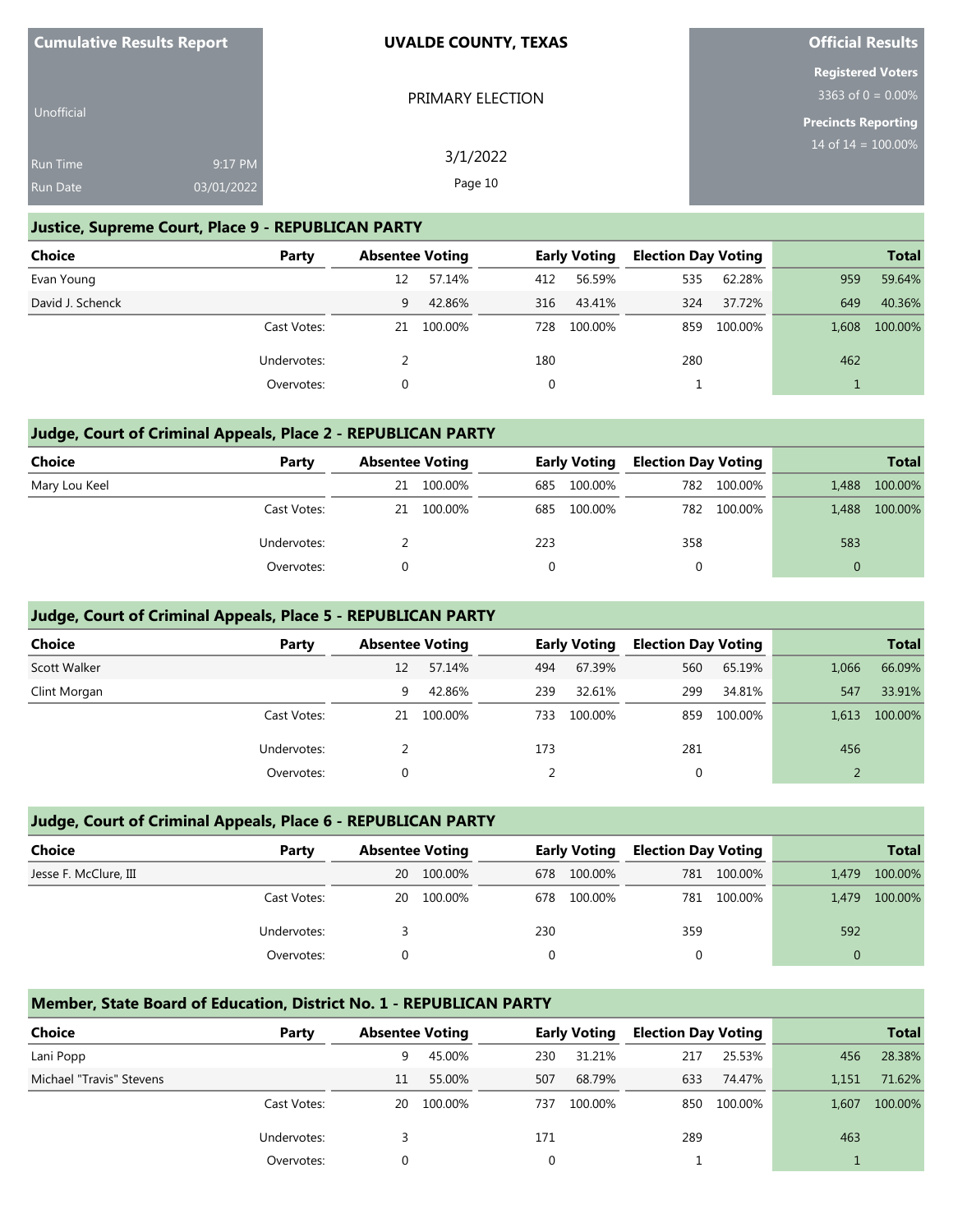| <b>Cumulative Results Report</b>   |                       | <b>UVALDE COUNTY, TEXAS</b> | <b>Official Results</b>                             |
|------------------------------------|-----------------------|-----------------------------|-----------------------------------------------------|
| Unofficial                         |                       | PRIMARY ELECTION            | <b>Registered Voters</b><br>3363 of $0 = 0.00\%$    |
| <b>Run Time</b><br><b>Run Date</b> | 9:17 PM<br>03/01/2022 | 3/1/2022<br>Page 11         | <b>Precincts Reporting</b><br>14 of $14 = 100.00\%$ |

#### **State Senator, District No. 19 - REPUBLICAN PARTY**

| <b>Choice</b> | Party       | <b>Absentee Voting</b> |         | <b>Early Voting</b> |             | <b>Election Day Voting</b> |         |          | <b>Total</b> |
|---------------|-------------|------------------------|---------|---------------------|-------------|----------------------------|---------|----------|--------------|
| Robert Garza  |             | 19                     | 100.00% |                     | 676 100.00% | 774                        | 100.00% | 1.469    | 100.00%      |
|               | Cast Votes: | 19                     | 100.00% |                     | 676 100.00% | 774                        | 100.00% | 1.469    | 100.00%      |
|               | Undervotes: |                        |         | 232                 |             | 366                        |         | 602      |              |
|               | Overvotes:  |                        |         |                     |             | 0                          |         | $\Omega$ |              |

#### **Justice, 4th Court of Appeals District, Place No. 6 - REPUBLICAN PARTY**

| Choice             | Party       | <b>Absentee Voting</b> |         | <b>Early Voting</b> |             | <b>Election Day Voting</b> |             |          | <b>Total</b> |
|--------------------|-------------|------------------------|---------|---------------------|-------------|----------------------------|-------------|----------|--------------|
| <b>Todd McCray</b> |             | 19                     | 100.00% |                     | 668 100.00% |                            | 772 100.00% | 1.459    | 100.00%      |
|                    | Cast Votes: | 19                     | 100.00% |                     | 668 100.00% |                            | 772 100.00% | 1.459    | 100.00%      |
|                    | Undervotes: | 4                      |         | 240                 |             | 368                        |             | 612      |              |
|                    | Overvotes:  |                        |         |                     |             |                            |             | $\Omega$ |              |

#### **Justice, 4 Court of Appeals District, Place No. 7 Unexpired Term - REPUBLICAN PARTY**

| <b>Choice</b>      | Party       | <b>Absentee Voting</b> |         | <b>Early Voting</b> |         | <b>Election Day Voting</b> |         |          | <b>Total</b> |
|--------------------|-------------|------------------------|---------|---------------------|---------|----------------------------|---------|----------|--------------|
| Lori I. Valenzuela |             | 19                     | 100.00% | 659                 | 100.00% | 755                        | 100.00% | 1,433    | 100.00%      |
|                    | Cast Votes: | 19                     | 100.00% | 659                 | 100.00% | 755                        | 100.00% | 1,433    | 100.00%      |
|                    | Undervotes: | 4                      |         | 249                 |         | 385                        |         | 638      |              |
|                    | Overvotes:  |                        |         | 0                   |         | 0                          |         | $\Omega$ |              |

#### **County Judge - REPUBLICAN PARTY**

| Choice                | Party       | <b>Absentee Voting</b> |         | <b>Early Voting</b> |         | <b>Election Day Voting</b> |         |       | <b>Total</b> |
|-----------------------|-------------|------------------------|---------|---------------------|---------|----------------------------|---------|-------|--------------|
| <b>Patrick McGrew</b> |             | 20                     | 100.00% | 621                 | 100.00% | 749                        | 100.00% | 1,390 | 100.00%      |
|                       | Cast Votes: | 20                     | 100.00% | 621                 | 100.00% | 749                        | 100.00% | 1,390 | 100.00%      |
|                       | Undervotes: |                        |         | 287                 |         | 391                        |         | 681   |              |
|                       | Overvotes:  |                        |         | $\Omega$            |         |                            |         |       |              |

#### **County Clerk - REPUBLICAN PARTY**

| Choice            | Party       | <b>Absentee Voting</b> |         | <b>Early Voting</b> |         | <b>Election Day Voting</b> |         |       | <b>Total</b> |
|-------------------|-------------|------------------------|---------|---------------------|---------|----------------------------|---------|-------|--------------|
| Donna M. Williams |             | 20                     | 100.00% | 711                 | 100.00% | 844                        | 100.00% | 1,575 | 100.00%      |
|                   | Cast Votes: | 20                     | 100.00% | 711                 | 100.00% | 844                        | 100.00% | 1.575 | 100.00%      |
|                   | Undervotes: |                        |         | 197                 |         | 296                        |         | 496   |              |
|                   | Overvotes:  |                        |         |                     |         |                            |         |       |              |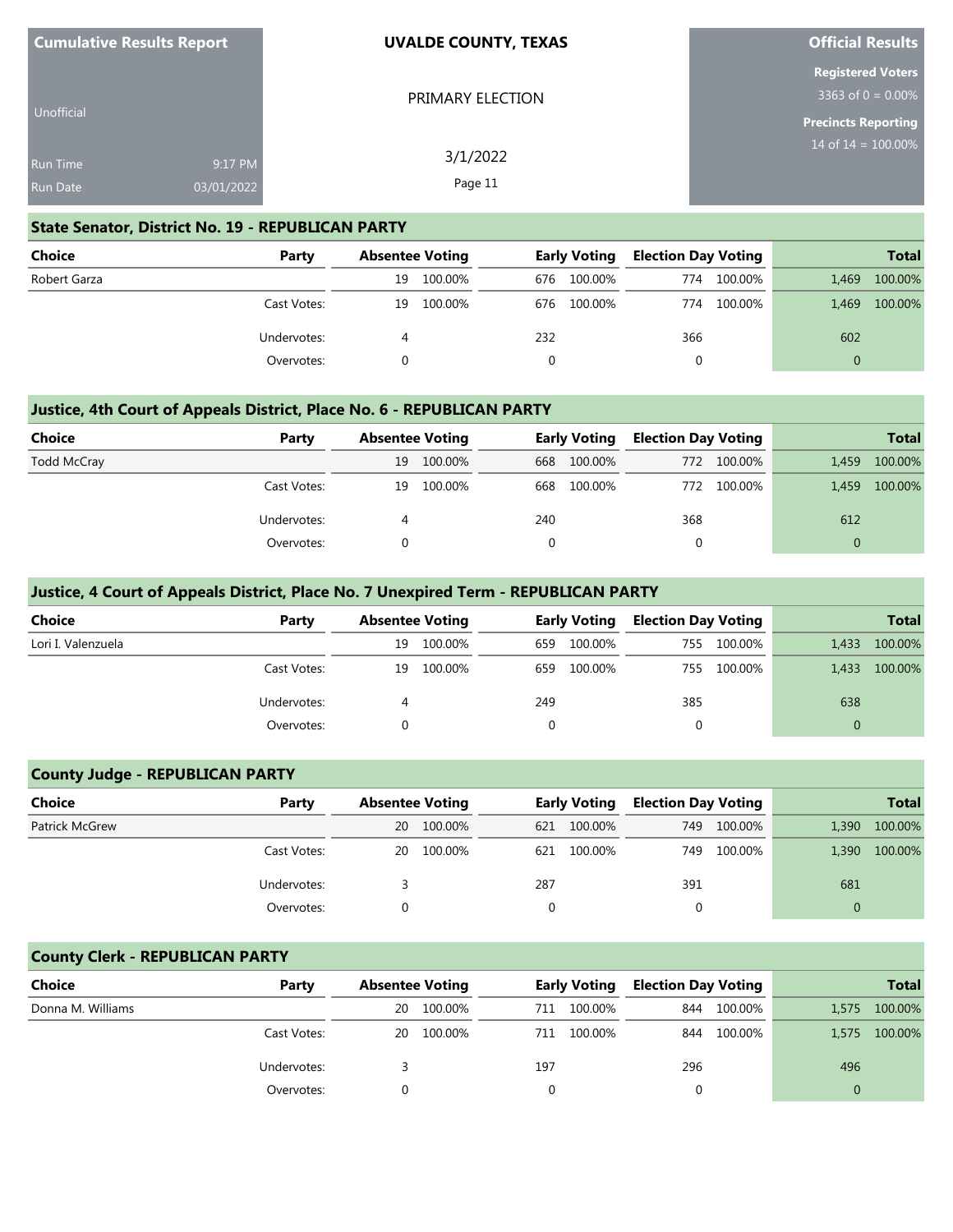| <b>Cumulative Results Report</b>   |                       | <b>UVALDE COUNTY, TEXAS</b> | <b>Official Results</b>                          |
|------------------------------------|-----------------------|-----------------------------|--------------------------------------------------|
|                                    |                       | PRIMARY ELECTION            | <b>Registered Voters</b><br>3363 of $0 = 0.00\%$ |
| <b>Unofficial</b>                  |                       |                             | Precincts Reporting                              |
| <b>Run Time</b><br><b>Run Date</b> | 9:17 PM<br>03/01/2022 | 3/1/2022<br>Page 12         | 14 of $14 = 100.00\%$                            |
|                                    |                       |                             |                                                  |

# **County Commissioner, Precinct No. 4 - REPUBLICAN PARTY**

| <b>Choice</b>  | Party       | <b>Absentee Voting</b> |           | <b>Early Voting</b> |             | <b>Election Day Voting</b> |         |          | <b>Total</b> |
|----------------|-------------|------------------------|-----------|---------------------|-------------|----------------------------|---------|----------|--------------|
| Jose F. Suarez |             |                        | 2 100.00% |                     | 162 100.00% | 149                        | 100.00% | 313      | 100.00%      |
|                | Cast Votes: |                        | 2 100.00% |                     | 162 100.00% | 149                        | 100.00% | 313      | 100.00%      |
|                | Undervotes: |                        |           | 70                  |             | 59                         |         | 131      |              |
|                | Overvotes:  |                        |           |                     |             |                            |         | $\Omega$ |              |

#### **Justice of the Peace, Precinct No. 1 - REPUBLICAN PARTY**

| <b>Choice</b>     | Party       | <b>Absentee Voting</b> |         | <b>Early Voting</b> |         | <b>Election Day Voting</b> |         |     | <b>Total</b> |
|-------------------|-------------|------------------------|---------|---------------------|---------|----------------------------|---------|-----|--------------|
| Steven T. Kennedy |             | 10                     | 100.00% | 334                 | 100.00% | 213                        | 100.00% | 557 | 100.00%      |
|                   | Cast Votes: | 10                     | 100.00% | 334                 | 100.00% | 213                        | 100.00% | 557 | 100.00%      |
|                   | Undervotes: |                        |         | 63                  |         | 52                         |         | 115 |              |
|                   | Overvotes:  |                        |         |                     |         |                            |         |     |              |

#### **Justice of the Peace, Precinct No. 2 - REPUBLICAN PARTY**

| Choice               | Party       | <b>Absentee Voting</b> |           |          | <b>Early Voting</b> | <b>Election Day Voting</b> |             |     | <b>Total</b> |
|----------------------|-------------|------------------------|-----------|----------|---------------------|----------------------------|-------------|-----|--------------|
| Cynthia N. Casburn   |             |                        | 2 100.00% | 74       | 74.00%              | 235                        | 76.80%      | 311 | 76.23%       |
| Monica Siaz-Martinez |             | 0                      | $0.00\%$  | 26       | 26.00%              | 71                         | 23.20%      | 97  | 23.77%       |
|                      | Cast Votes: |                        | 100.00%   | 100      | 100.00%             |                            | 306 100.00% | 408 | 100.00%      |
|                      | Undervotes: | 0                      |           | 4        |                     |                            |             | 11  |              |
|                      | Overvotes:  | 0                      |           | $\Omega$ |                     | 0                          |             | 0   |              |

#### **Justice of the Peace, Precinct No. 3 - REPUBLICAN PARTY**

| <b>Choice</b>       | Party       | <b>Absentee Voting</b> |           |          | <b>Early Voting</b> | <b>Election Day Voting</b> |         |          | <b>Total</b> |
|---------------------|-------------|------------------------|-----------|----------|---------------------|----------------------------|---------|----------|--------------|
| <b>Ernest Moore</b> |             |                        | 6 100.00% | 54       | 100.00%             | 243                        | 100.00% | 303      | 100.00%      |
|                     | Cast Votes: |                        | 6 100.00% | 54       | 100.00%             | 243                        | 100.00% | 303      | 100.00%      |
|                     | Undervotes: |                        |           | 10       |                     | 43                         |         | 53       |              |
|                     | Overvotes:  |                        |           | $\Omega$ |                     | 0                          |         | $\Omega$ |              |

#### **Justice of the Peace, Precinct No. 6 - REPUBLICAN PARTY**

| <b>Choice</b>  | Party       | <b>Absentee Voting</b> |         |    | <b>Early Voting</b> | <b>Election Day Voting</b> |            |     | <b>Total</b> |
|----------------|-------------|------------------------|---------|----|---------------------|----------------------------|------------|-----|--------------|
| Robert A. Moss |             |                        | 100.00% | 79 | 100.00%             | 48                         | 100.00%    | 128 | 100.00%      |
|                | Cast Votes: |                        | 100.00% | 79 | 100.00%             |                            | 48 100.00% | 128 | 100.00%      |
|                | Undervotes: |                        |         | 32 |                     | 20                         |            | 52  |              |
|                | Overvotes:  |                        |         |    |                     |                            |            |     |              |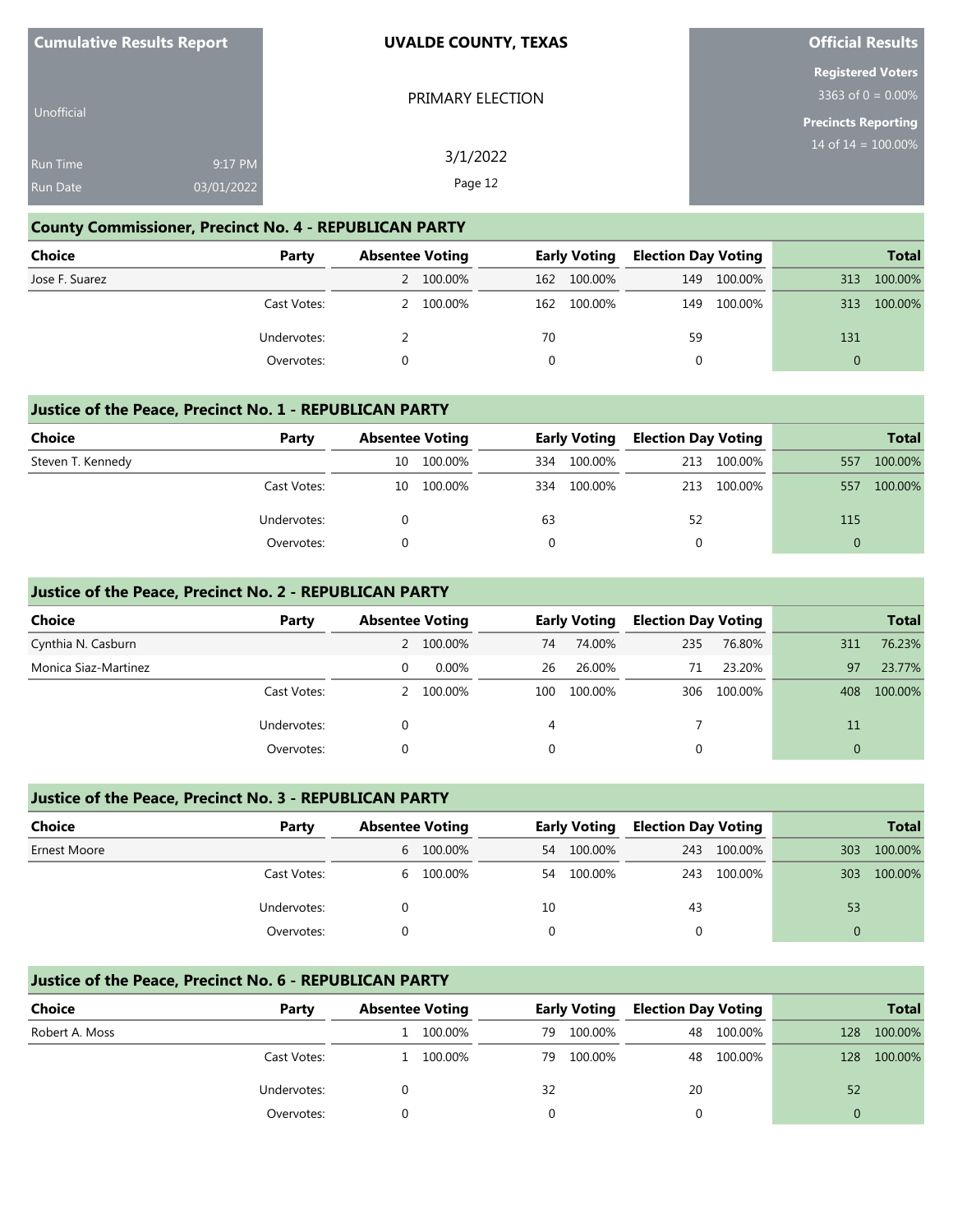| <b>Cumulative Results Report</b> |            | <b>UVALDE COUNTY, TEXAS</b> | <b>Official Results</b>                          |
|----------------------------------|------------|-----------------------------|--------------------------------------------------|
|                                  |            | PRIMARY ELECTION            | <b>Registered Voters</b><br>3363 of $0 = 0.00\%$ |
| Unofficial                       |            |                             | <b>Precincts Reporting</b>                       |
| <b>Run Time</b>                  | 9:17 PM    | 3/1/2022<br>Page 13         | 14 of $14 = 100.00\%$                            |
| <b>Run Date</b>                  | 03/01/2022 |                             |                                                  |

## **County Chairman - REPUBLICAN PARTY**

| <b>Choice</b>          | Party       |    | <b>Absentee Voting</b> |     | <b>Early Voting</b> |     | <b>Election Day Voting</b> |          | <b>Total</b> |
|------------------------|-------------|----|------------------------|-----|---------------------|-----|----------------------------|----------|--------------|
| Deniece Michalle Berry |             | 21 | 100.00%                | 682 | 100.00%             | 779 | 100.00%                    | 1.482    | 100.00%      |
|                        | Cast Votes: | 21 | 100.00%                | 682 | 100.00%             | 779 | 100.00%                    | 1.482    | 100.00%      |
|                        | Undervotes: |    |                        | 226 |                     | 361 |                            | 589      |              |
|                        | Overvotes:  |    |                        |     |                     |     |                            | $\Omega$ |              |

## **Proposition 1 - REPUBLICAN PARTY**

| <b>Choice</b> | Party       | <b>Absentee Voting</b> |         |     | <b>Early Voting</b> | <b>Election Day Voting</b> |         |              | <b>Total</b> |
|---------------|-------------|------------------------|---------|-----|---------------------|----------------------------|---------|--------------|--------------|
| <b>YES</b>    |             | 22                     | 100.00% | 861 | 96.42%              | 1,077                      | 96.77%  | 1,960        | 96.65%       |
| <b>NO</b>     |             | $\Omega$               | 0.00%   | 32  | 3.58%               | 36                         | 3.23%   | 68           | 3.35%        |
|               | Cast Votes: | 22                     | 100.00% | 893 | 100.00%             | 1.113                      | 100.00% | 2.028        | 100.00%      |
|               | Undervotes: |                        |         | 15  |                     | 27                         |         | 43           |              |
|               | Overvotes:  |                        |         | 0   |                     | 0                          |         | $\mathbf{0}$ |              |

#### **Proposition 2 - REPUBLICAN PARTY**

| Choice     | Party       | <b>Absentee Voting</b> |         |     | <b>Early Voting</b> | <b>Election Day Voting</b> |         |       | <b>Total</b> |
|------------|-------------|------------------------|---------|-----|---------------------|----------------------------|---------|-------|--------------|
| <b>YES</b> |             | 18                     | 81.82%  | 710 | 81.99%              | 905                        | 84.26%  | 1,633 | 83.23%       |
| <b>NO</b>  |             | 4                      | 18.18%  | 156 | 18.01%              | 169                        | 15.74%  | 329   | 16.77%       |
|            | Cast Votes: | 22                     | 100.00% | 866 | 100.00%             | 1.074                      | 100.00% | 1.962 | 100.00%      |
|            | Undervotes: |                        |         | 41  |                     | 64                         |         | 106   |              |
|            | Overvotes:  |                        |         |     |                     |                            |         |       |              |

#### **Proposition 3 - REPUBLICAN PARTY**

| Choice     | Party       | <b>Absentee Voting</b> |         |     | <b>Early Voting</b> | <b>Election Day Voting</b> |               |       | <b>Total</b> |
|------------|-------------|------------------------|---------|-----|---------------------|----------------------------|---------------|-------|--------------|
| <b>YES</b> |             | 18                     | 85.71%  | 796 | 90.66%              | 1,033                      | 92.56%        | 1,847 | 91.66%       |
| <b>NO</b>  |             | 3                      | 14.29%  | 82  | 9.34%               | 83                         | 7.44%         | 168   | 8.34%        |
|            | Cast Votes: | 21                     | 100.00% | 878 | 100.00%             |                            | 1.116 100.00% | 2.015 | 100.00%      |
|            | Undervotes: |                        |         | 27  |                     | 22                         |               | 51    |              |
|            | Overvotes:  |                        |         |     |                     |                            |               |       |              |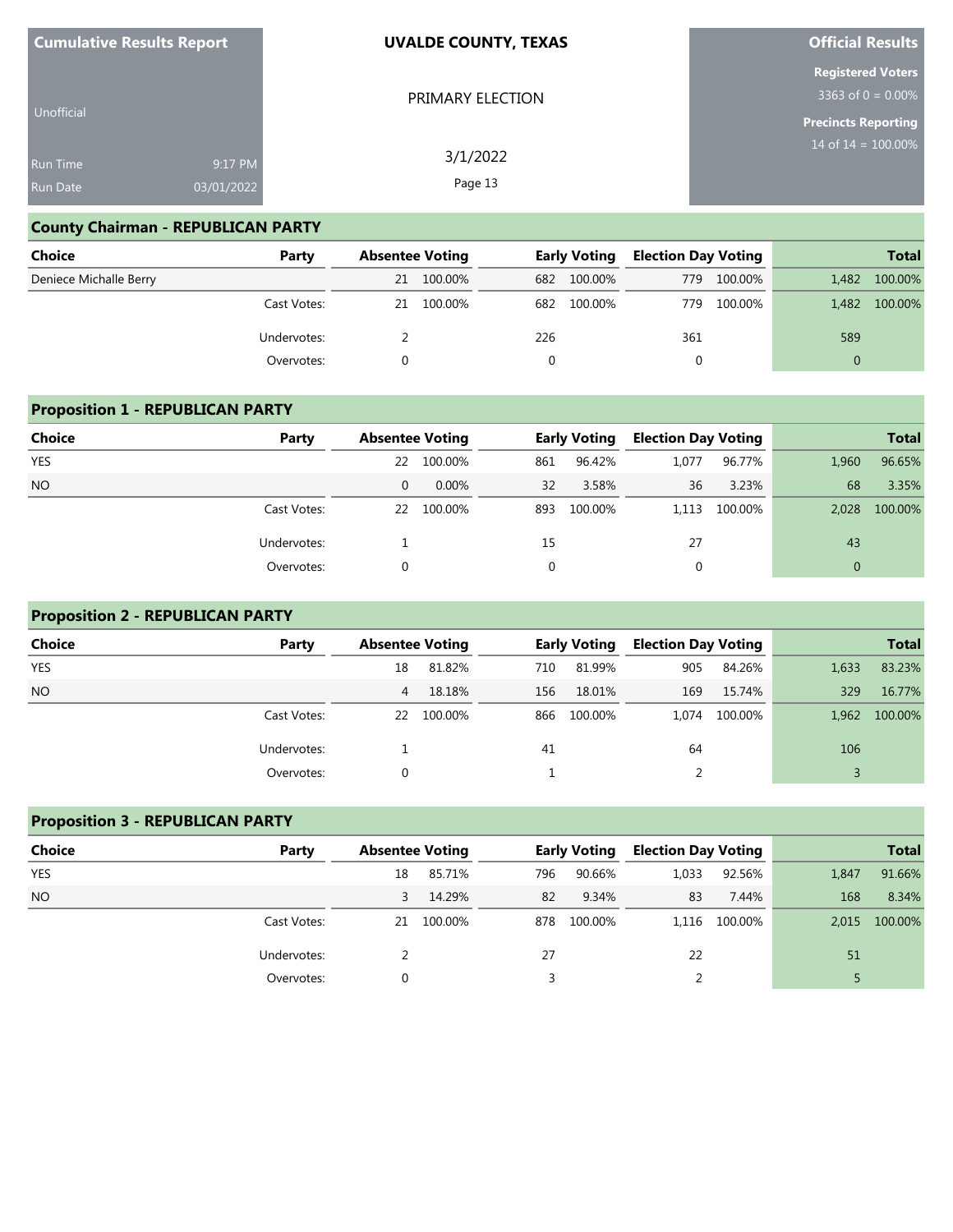| <b>Cumulative Results Report</b> |            | <b>UVALDE COUNTY, TEXAS</b> | <b>Official Results</b>                          |  |  |
|----------------------------------|------------|-----------------------------|--------------------------------------------------|--|--|
| Unofficial                       |            | PRIMARY ELECTION            | <b>Registered Voters</b><br>3363 of $0 = 0.00\%$ |  |  |
|                                  |            |                             | <b>Precincts Reporting</b>                       |  |  |
| <b>Run Time</b>                  | 9:17 PM    | 3/1/2022                    | 14 of $14 = 100.00\%$                            |  |  |
| <b>Run Date</b>                  | 03/01/2022 | Page 14                     |                                                  |  |  |

# **Proposition 4 - REPUBLICAN PARTY**

| <b>Choice</b> | Party       | <b>Absentee Voting</b> |         |     | <b>Early Voting</b> | <b>Election Day Voting</b> |               |                | <b>Total</b> |
|---------------|-------------|------------------------|---------|-----|---------------------|----------------------------|---------------|----------------|--------------|
| <b>YES</b>    |             | 22                     | 100.00% | 835 | 94.14%              | 1,050                      | 94.09%        | 1,907          | 94.17%       |
| <b>NO</b>     |             | $\mathbf{0}$           | 0.00%   | 52  | 5.86%               | 66                         | 5.91%         | 118            | 5.83%        |
|               | Cast Votes: | 22                     | 100.00% | 887 | 100.00%             |                            | 1,116 100.00% | 2.025          | 100.00%      |
|               | Undervotes: |                        |         | 21  |                     | 24                         |               | 46             |              |
|               | Overvotes:  |                        |         |     |                     | 0                          |               | $\overline{0}$ |              |

|               | <b>Proposition 5 - REPUBLICAN PARTY</b> |                        |         |     |                     |                            |         |              |              |  |  |
|---------------|-----------------------------------------|------------------------|---------|-----|---------------------|----------------------------|---------|--------------|--------------|--|--|
| <b>Choice</b> | Party                                   | <b>Absentee Voting</b> |         |     | <b>Early Voting</b> | <b>Election Day Voting</b> |         |              | <b>Total</b> |  |  |
| <b>YES</b>    |                                         | 19                     | 95.00%  | 770 | 88.30%              | 966                        | 88.54%  | 1.755        | 88.50%       |  |  |
| <b>NO</b>     |                                         |                        | 5.00%   | 102 | 11.70%              | 125                        | 11.46%  | 228          | 11.50%       |  |  |
|               | Cast Votes:                             | 20                     | 100.00% |     | 872 100.00%         | 1.091                      | 100.00% | 1.983        | 100.00%      |  |  |
|               | Undervotes:                             |                        |         | 36  |                     | 49                         |         | 88           |              |  |  |
|               | Overvotes:                              |                        |         | 0   |                     | 0                          |         | $\mathbf{0}$ |              |  |  |

# **Proposition 6 - REPUBLICAN PARTY**

| Choice     | Party       | <b>Absentee Voting</b> |         |     | <b>Early Voting</b> | <b>Election Day Voting</b> |               |       | <b>Total</b> |
|------------|-------------|------------------------|---------|-----|---------------------|----------------------------|---------------|-------|--------------|
| <b>YES</b> |             | 18                     | 85.71%  | 731 | 85.90%              | 920                        | 85.19%        | 1,669 | 85.50%       |
| <b>NO</b>  |             | 3                      | 14.29%  | 120 | 14.10%              | 160                        | 14.81%        | 283   | 14.50%       |
|            | Cast Votes: | 21                     | 100.00% | 851 | 100.00%             |                            | 1,080 100.00% | 1,952 | 100.00%      |
|            | Undervotes: |                        |         | 57  |                     | 59                         |               | 118   |              |
|            | Overvotes:  |                        |         |     |                     |                            |               |       |              |

| <b>Proposition 7 - REPUBLICAN PARTY</b> |             |                        |         |                     |         |                            |         |              |              |  |
|-----------------------------------------|-------------|------------------------|---------|---------------------|---------|----------------------------|---------|--------------|--------------|--|
| <b>Choice</b>                           | Party       | <b>Absentee Voting</b> |         | <b>Early Voting</b> |         | <b>Election Day Voting</b> |         |              | <b>Total</b> |  |
| <b>YES</b>                              |             | 20                     | 90.91%  | 863                 | 97.29%  | 1,103                      | 98.48%  | 1,986        | 97.88%       |  |
| <b>NO</b>                               |             |                        | 9.09%   | 24                  | 2.71%   | 17                         | 1.52%   | 43           | 2.12%        |  |
|                                         | Cast Votes: | 22                     | 100.00% | 887                 | 100.00% | 1.120                      | 100.00% | 2.029        | 100.00%      |  |
|                                         | Undervotes: |                        |         | 22                  |         | 20                         |         | 43           |              |  |
|                                         | Overvotes:  |                        |         |                     |         | $\mathbf{0}$               |         | $\mathbf{0}$ |              |  |